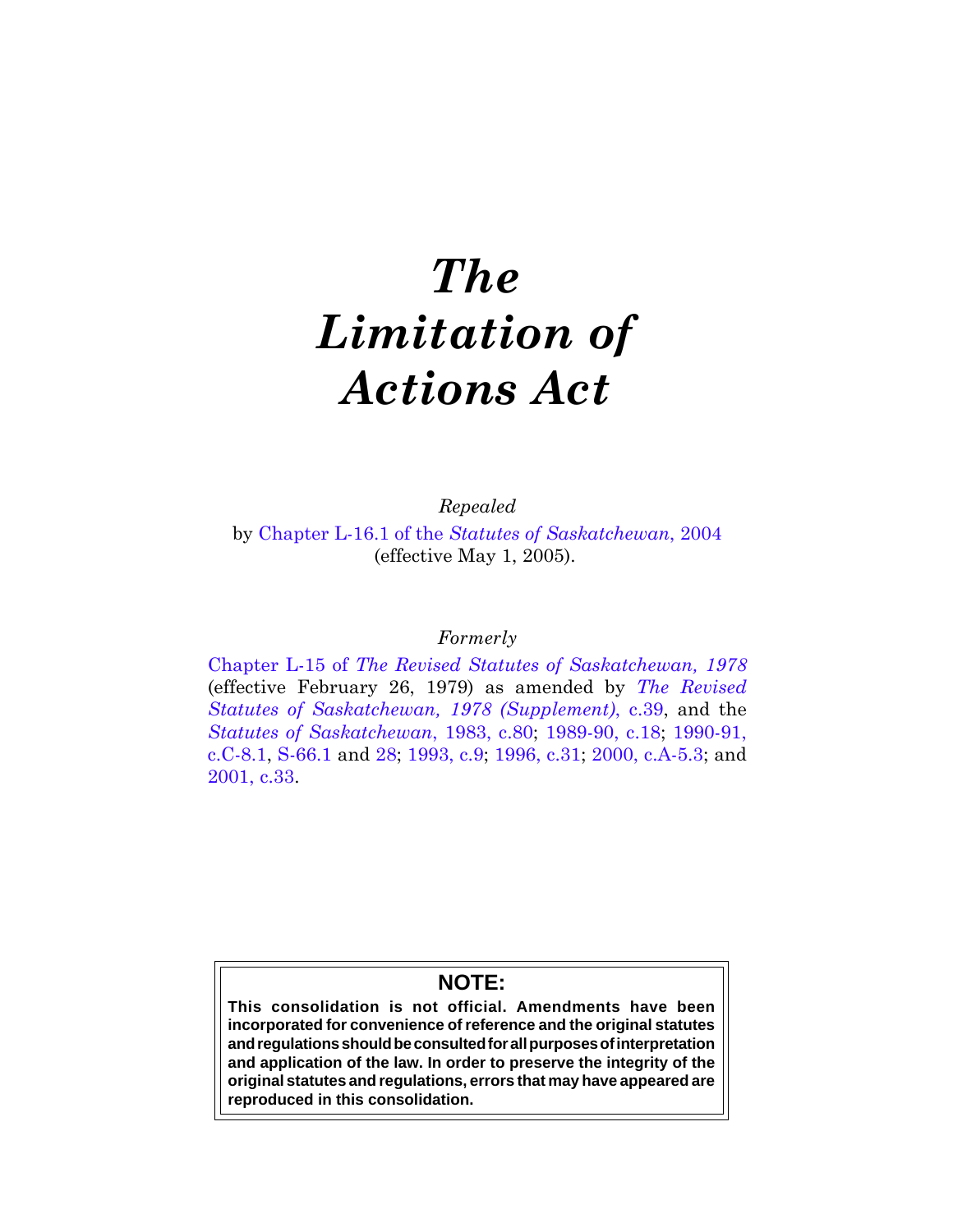# Table of Contents

# SHORT TITLE

1 Short title

#### INTERPRETATION

2 Interpretation

# PART I

#### **Limitation Periods**

- 3 Periods of limitation
- 4 Fraudulent concealment
- 5 Items of account

# **DISABILITIES**

6 Time in case of disability

#### ACKNOWLEDGMENTS AND PART PAYMENT

- 7 Effect of acknowledgment or part payment
- 8 One joint debtor or obligor
- 9 Where action barred against one
- 10 Endorsement by payee
- 11 Counterclaim

## PART II

# **Charges on Land, Legacies, Etc.**

- 12 Charges on land, legacies and personality of intestates
- 13 Moneys payable under agreements for sale
- 14 Arrears of rent interest and damages
- 15 Prior mortgage in possession
- 16 Money secured by express trust

# PART III

#### **Land**

# RIGHT TO TAKE PROCEEDINGS

- 17 *Land Titles Act*
- 18 General principle

#### SPECIAL CASES

- 19 Dispossession, etc.
- 20 Succession on death
- 21 Alienation
- 22 Forfeiture

#### FUTURE ESTATES

- 23 Owner of particular estate in possession
- 24 Owner of particular estate out of possession
- 25 Settlement while statute is running
- 26 Successive estates in same person
- 27 Forfeiture

#### LANDLORD AND TENANT

- 28 Wrongful receipt of rent
- 29 Tenancy from year to year
- 30 Tenancy at will
- 31 Concealed fraud
- 32 Acknowledgments of title

#### PART IV

# **Mortages of Real and Personal Property** REDEMPTION

33 Where mortgagee in possession

#### FORECLOSURE OR SALE

- 34 When proceedings may be taken
- 35 Payment or acknowledgment by mortgagor

#### PART V

#### **Agreement for the Sale of Land**

- 36 Actions by purchasers of land
- 37 Proceedings by vendors of land
- 38 Payments or acknowledgments by purchasers

#### PART VI

#### **Conditional Sales of Goods**

- 39 Interpretation of Part
- 40 Proceedings by seller of goods
- 41 Payments or acknowledgments by purchaser of goods

#### PART VII

#### **Trusts and Trustees**

- 42 Claim against trustee
- 43 Rights of trustee defendant
- 44 As against purchaser from express trustee

#### PART VIII

#### **General**

- 45 Possession
- 46 Expiry of statutory period
- 47 Title of administrator
- 48 Repealed
- 49 Defendant out of the province
- 50 Joint debtors, etc., within the province
- 51 Rules of equity
- 52 Interpretation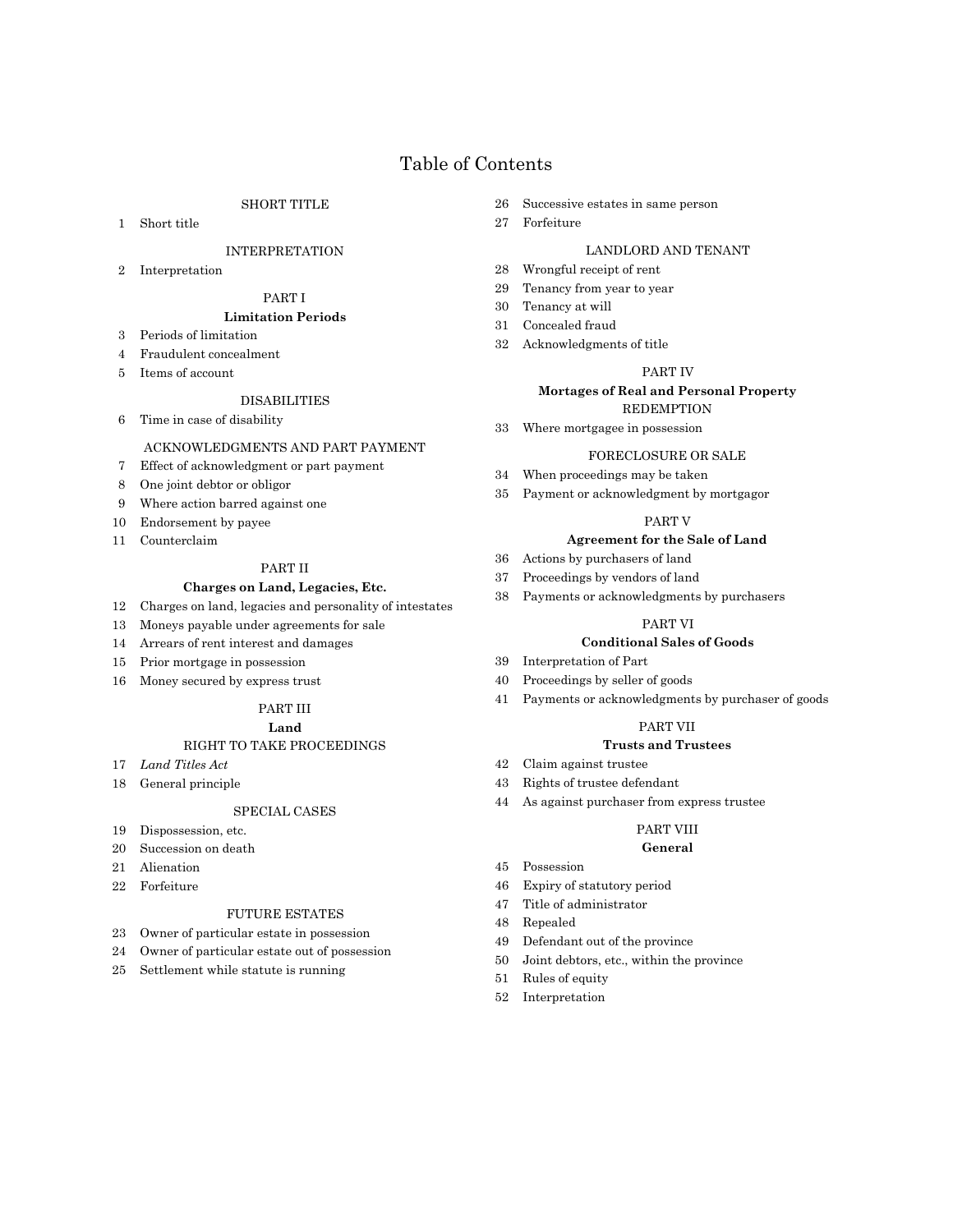# **CHAPTER L-15**

# An Act respecting the Limitation of Actions

# SHORT TITLE

#### **Short title**

**1** This Act may be cited as *The Limitation of Actions Act.*

# INTERPRETATION

### **Interpretation**

**2** In this Act:

(a) **"action"** means a civil proceeding, and includes a civil proceeding by or against the Crown;

(b) **"assurance"** means a transfer, deed or instrument, other than a will, by which land may be conveyed or transferred;

(c) **"disability"** means disability arising from infancy or unsoundness of mind;

(d) **"heirs"** includes the persons entitled beneficially to the real estate of a deceased intestate;

(e) **"land"** includes all corporeal hereditaments, and a share or a freehold or leasehold estate or an interest in any of them;

(f) **"mortgage"** includes charge, **"mortgagor"** includes chargor, and **"mortgagee"** includes chargee;

(g) **"proceedings"** includes action, entry, taking of possession, distress and sale proceedings under an order of a court or under a power of sale contained in a mortgage or conferred by statute;

(h) **"rent"** means a rent service or rent reserved upon a demise;

(i) **"rent charge"** includes all annuities and periodical sums of money charged upon or payable out of land.

R.S.S. 1978, c.L-15, s.2.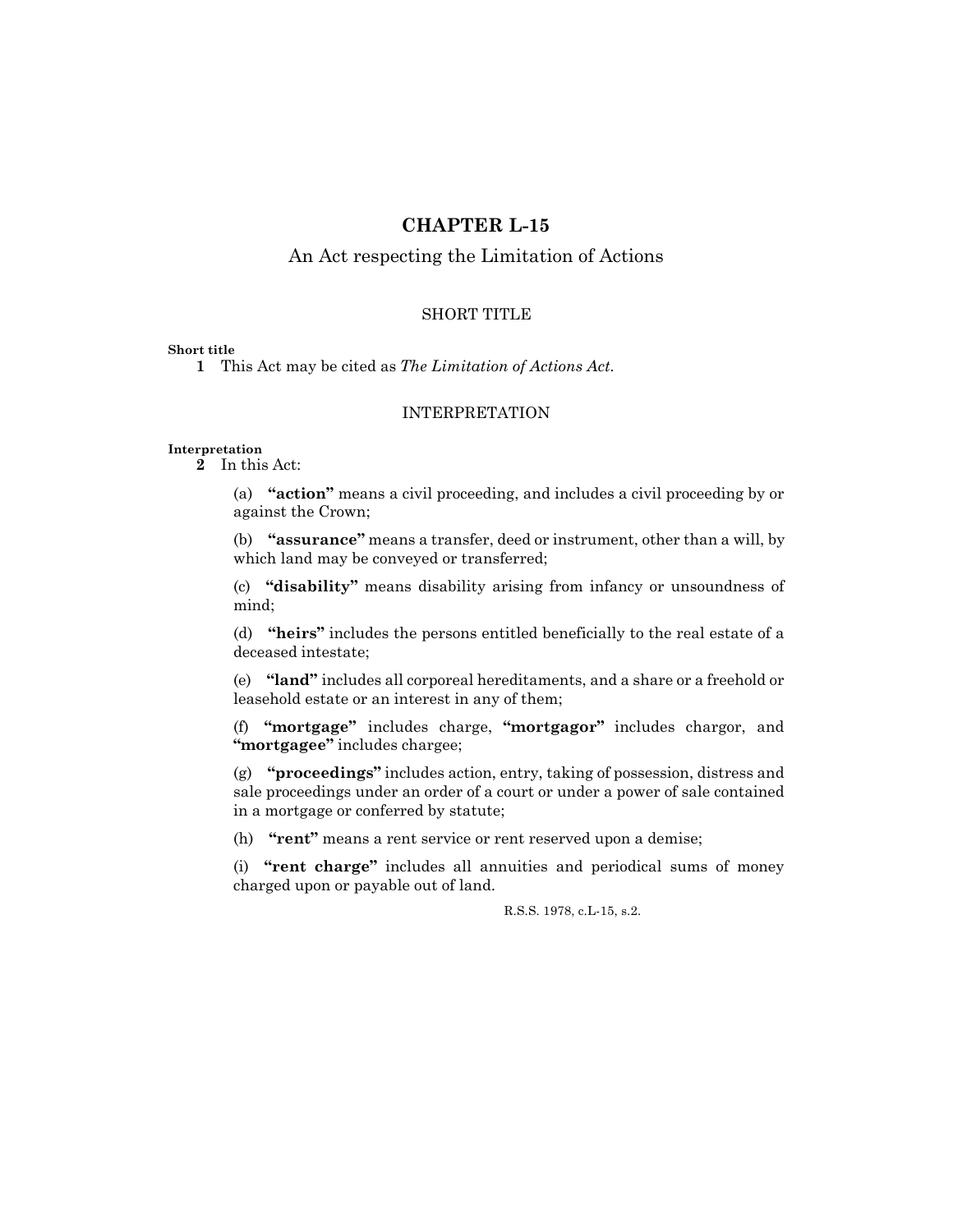#### **c. L-15** LIMITATION OF ACTIONS

# PART I **Limitation Periods**

#### **Periods of limitation**

**3**(1) The following actions shall be commenced within and not after the times respectively hereinafter mentioned:

(a) actions for penalties imposed by a statute brought by:

(i) an informer suing for himself alone or for the Crown as well as for himself; or

(ii) a person authorized to sue for the same, not being the person aggrieved;

within one year after the cause of action arose;

(b) actions for penalties, damages or sums of money in the nature of penalties given by a statute:

- (i) to the Crown or the person aggrieved; or
- (ii) partly to one and partly to the other;

within two years after the cause of action arose;

(c) actions of defamation, whether libel or slander:

(i) within two years of the publication of the libel or the speaking of the slanderous words; or

(ii) where special damage is the gist of the action within two years after the occurrence of the damage;

(d) actions for:

(i) subject to subsection (3.1), trespass to the person, assault, battery, wounding or other injury to the person, whether arising from an unlawful act or from negligence; or

- (ii) false imprisonment; or
- (iii) malicious prosecution;
- (iv) **Repealed.** 1990-91, c.C-8.1, s.69.

within two years after the cause of action arose;

(e) actions for:

(i) trespass or injury to real property or chattels, whether direct or indirect, and whether arising from an unlawful act or from negligence; or

(ii) the taking away, conversion or detention of chattels;

within six years after the cause of action arose;

(f) actions for: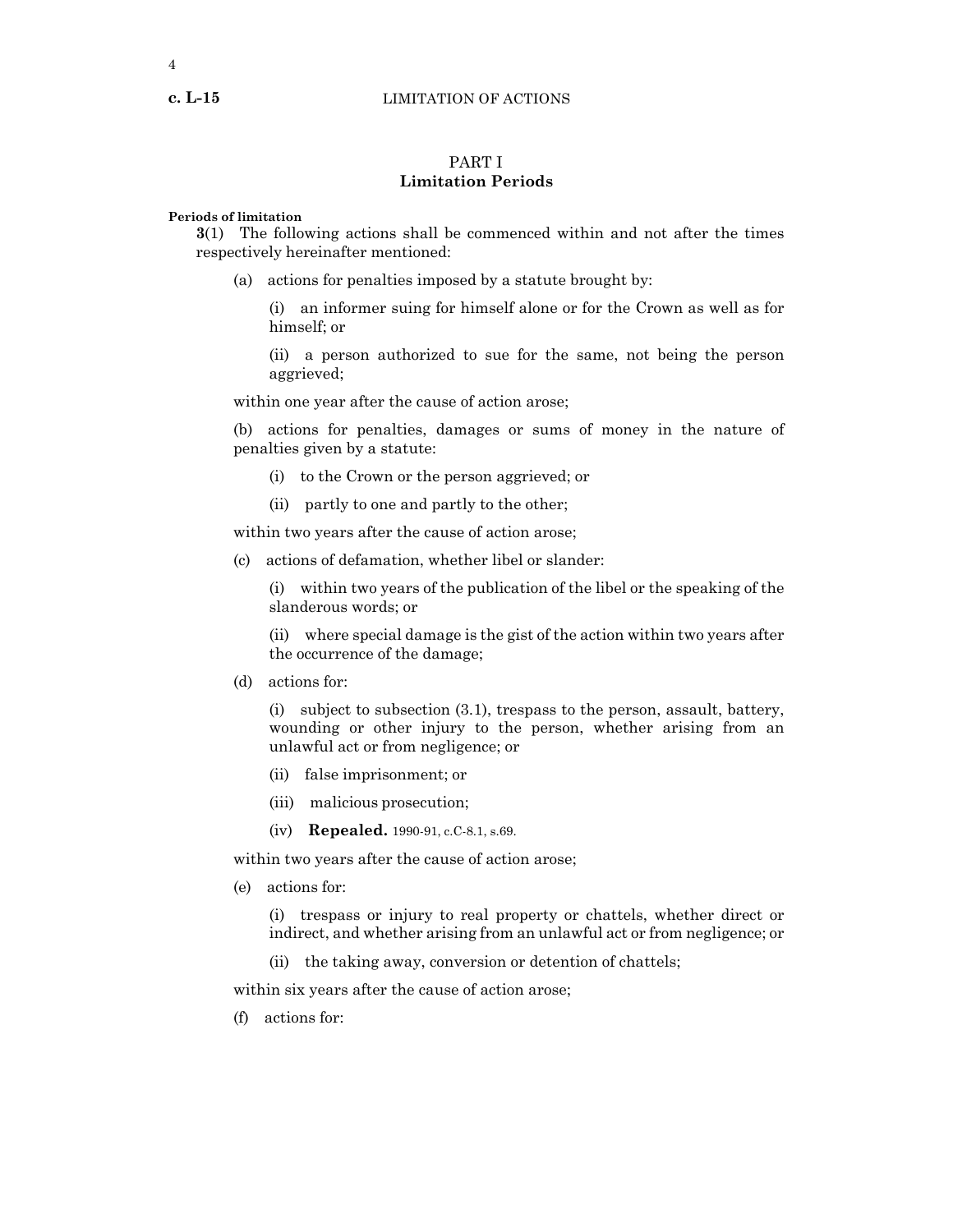#### LIMITATION OF ACTIONS **c. L-15**

(i) the recovery of money, except in respect of a debt charged upon land, whether recoverable as a debt or damages or otherwise, and whether on a recognizance, bond, covenant or other specialty or on a simple contract, express or implied; or

(ii) an account or for not accounting;

within six years after the cause of action arose;

(g) actions grounded on fraudulent misrepresentation, within six years from the discovery of the fraud;

(h) actions grounded on accident, mistake or other equitable ground of relief not hereinbefore specifically dealt with, within six years from the discovery of the cause of action;

(i) actions on a judgment or order for the payment of money, within ten years after the cause of action thereon arose;

(j) any other action not in this Act or any other Act specifically provided for, within six years after the cause of action arose.

(2) Nothing in this section extends to an action where the time for bringing the action is by statute specially limited.

(3) The period during which proceeds against a debtor are stayed and the period during which a proposal is binding upon a debtor and his creditor under *The Farmers' Creditors Arrangement Act, 1934*, (Canada) shall not be included in calculating the time within which an action or other proceeding must be commenced under this Act.

(3.1) A person is not governed by a limitation period and may at any time bring an action for trespass to the person, assault or battery where:

- (a) the cause of action is based on misconduct of a sexual nature; or
- (b) at the time of the injury:

(i) one of the parties who caused the injury was living with the person in an intimate and personal relationship; or

(ii) the person was in a relationship of financial, emotional, physical or other dependency with one of the parties who caused the injury.

(3.2) Subsection (3.1) applies whether or not the person's right to bring the action was at any time governed by a limitation period pursuant to this Act or any other Act.

(3.3) A person is not governed by a limitation period pursuant to this Act or *The Consumer Products Warranties Act* respecting an action that is brought on or before December 31, 1998 for damages caused by:

(a) the injection of silicone into a human body; or

(b) the insertion into a human body of saline filled implants or implants consisting of silicone, silicone gel or polyurethane or elastomer made of silicone.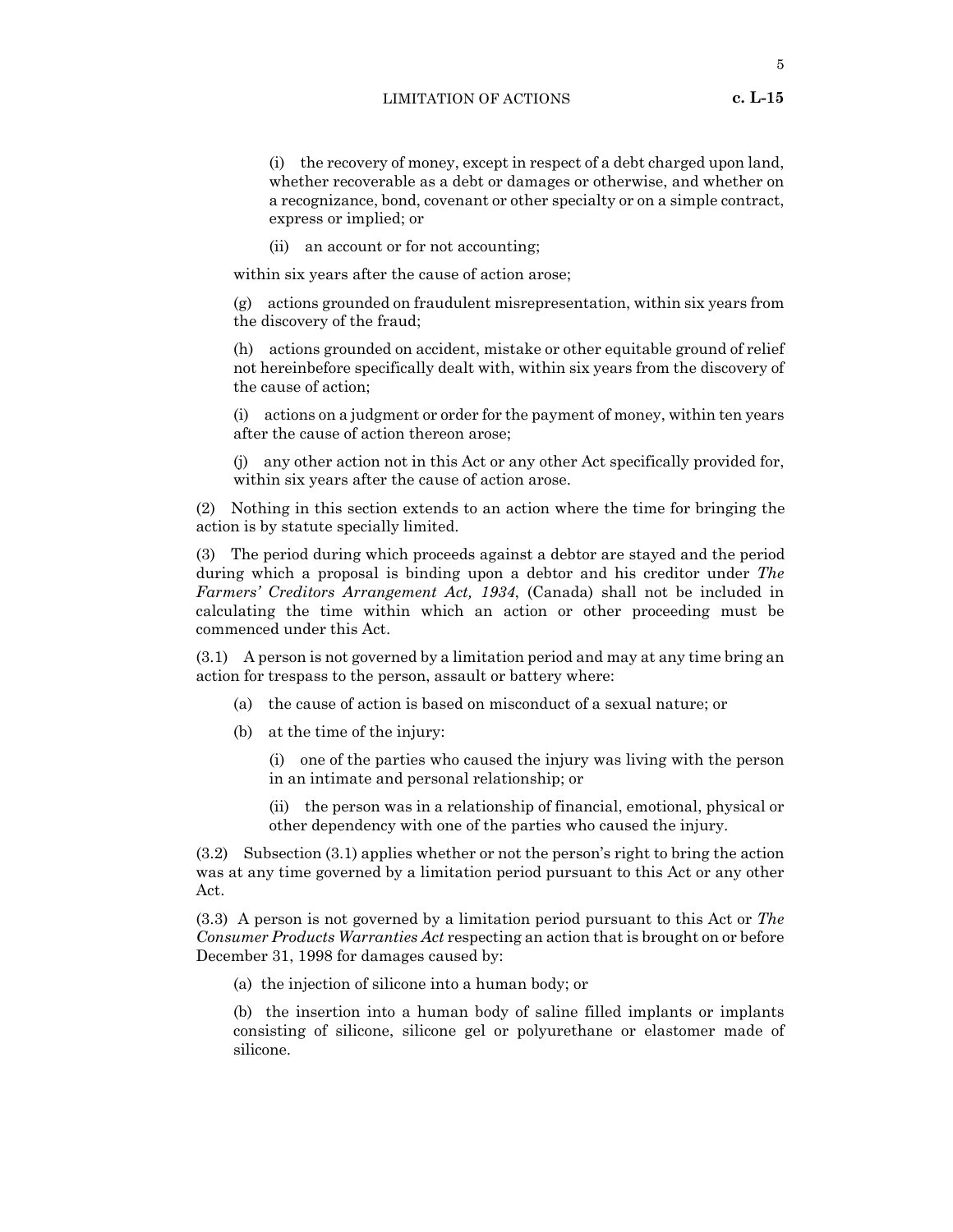(3.4) Subsection (3.3) applies whether or not the person's right to bring the action was at any time governed by a limitation period pursuant to this Act or *The Consumer Products Warranties Act*.

(4) **Repealed.** 1990-91, c.S-66.1, s.12.

R.S.S. 1978, c.L-15, s.3; 1990-91, c.C-8.1, s.69, c.S-66.1, s.12 and c.28, s.6; 1993, c.9, s.2; 1996, c.31, s.2.

#### **Fraudulent concealment**

**4** When the existence of a cause of action has been concealed by the fraud of the person setting up this Part or Part II as a defence, the cause of action shall be deemed to have arisen when the fraud was first known or discovered.

R.S.S. 1978, c.L-15, s.4.

**Items of account**

**5** No claim in respect of an item in an account that arose more than six years before the commencement of the action is enforceable by action by reason only of some other claim in respect of another item in the same account having arisen within six years next before the commencement of the action.

R.S.S. 1978, c.L-15, s.5.

#### DISABILITIES

**Time in case of disability**

**6** The running of time with respect to a limitation period to bring an action fixed by this or any other Act is postponed for a person who is entitled to bring such an action for so long as he is an infant or:

(a) he is by reason of mental disorder not competent to manage his affairs or estate; and

(b) he is not represented by a personal guardian or property guardian appointed pursuant to *The Public Guardian and Trustee Act* or *The Adult Guardianship and Co-decision-making Act* who:

(i) is aware of the cause of action; and

(ii) has the legal capacity to commence the cause of action on behalf of that person or his estate.

> 1983, c.80, s.13; 1989-90, c.18, s.8; 2000, c.A-5.3, s.82; 2001, c.33, s.23.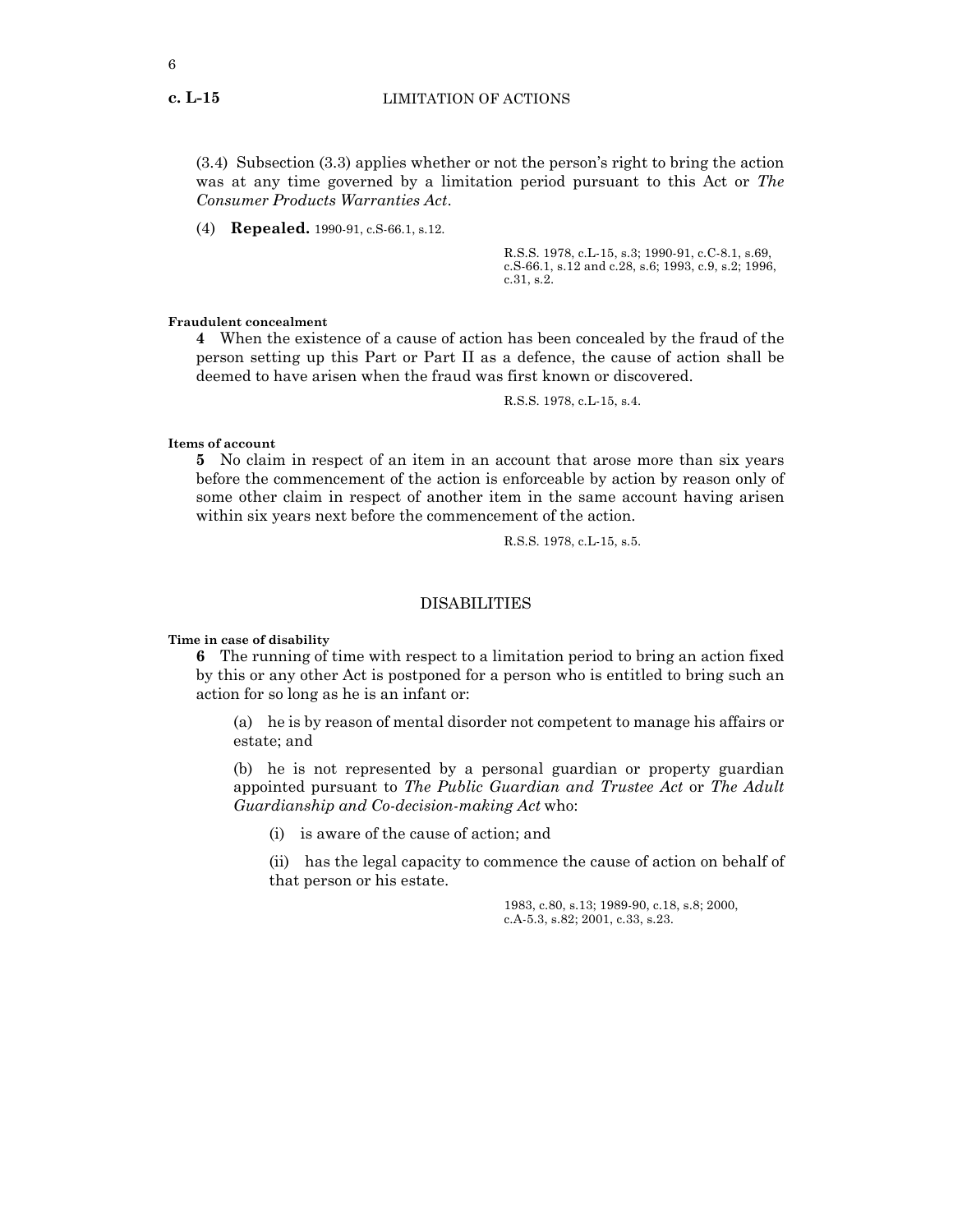7

# ACKNOWLEDGMENTS AND PART PAYMENT

#### **Effect of acknowledgment or part payment**

**7**(1) Where a person who is or, but for the effluxion of time, would be liable to an action for the recovery of money as a debt, or his agent in that behalf:

(a) conditionally or unconditionally promises his creditor or the agent of the creditor in writing signed by the debtor or his agent to pay the debt; or

(b) gives a written acknowledgment of the debt signed by the debtor or his agent to his creditor or the agent of the creditor; or

(c) makes a part payment on account of the principal debt or interest thereon, to his creditor or the agent of the creditor;

then an action to recover the debt may be brought within six years from the date of the promise, acknowledgment or part payment, as the case may be, notwithstanding that the action would otherwise be barred under this Act.

(2) A written acknowledgment of a debt or a part payment on account of the principal debt or interest thereon has full effect:

- (a) whether or not a promise to pay can be implied therefrom; and
- (b) whether or not it is accompanied by a refusal to pay.

R.S.S. 1978, c.L-15, s.7.

#### **One joint debtor or obligor**

**8** Where there are two or more:

- (a) joint debtors, joint contractors, joint obligors or joint covenantors; or
- (b) executors or administrators of any debtor, contractor, obligor or covenantor;

no such joint debtor, joint contractor, joint obligor or joint covenantor, or executor or administrator loses the benefit of this Act so as to be chargeable in respect or by reason only of any written acknowledgment or promise made and signed, or by reason of any payment of any principal or interest made, by any other or others of them.

R.S.S. 1978, c.L-15, s.8.

#### **Where action barred against one**

**9** In actions commenced against two or more such joint debtors, joint contractors, joint obligors or joint covenantors, or executors or administrators, if it appears at the trial or otherwise that the plaintiff, though barred by this Act, as to one or more of the joint debtors, joint contractors, joint obligors or joint covenantors, or executors or administrators, is nevertheless entitled to recover against any other or others of the defendants by virtue of a new acknowledgment, promise or payment, judgment shall be given for the plaintiff as to the defendant or defendants against whom he is entitled to recover, and for the other defendant or defendants against the plaintiff.

R.S.S. 1978, c.L-15, s.9.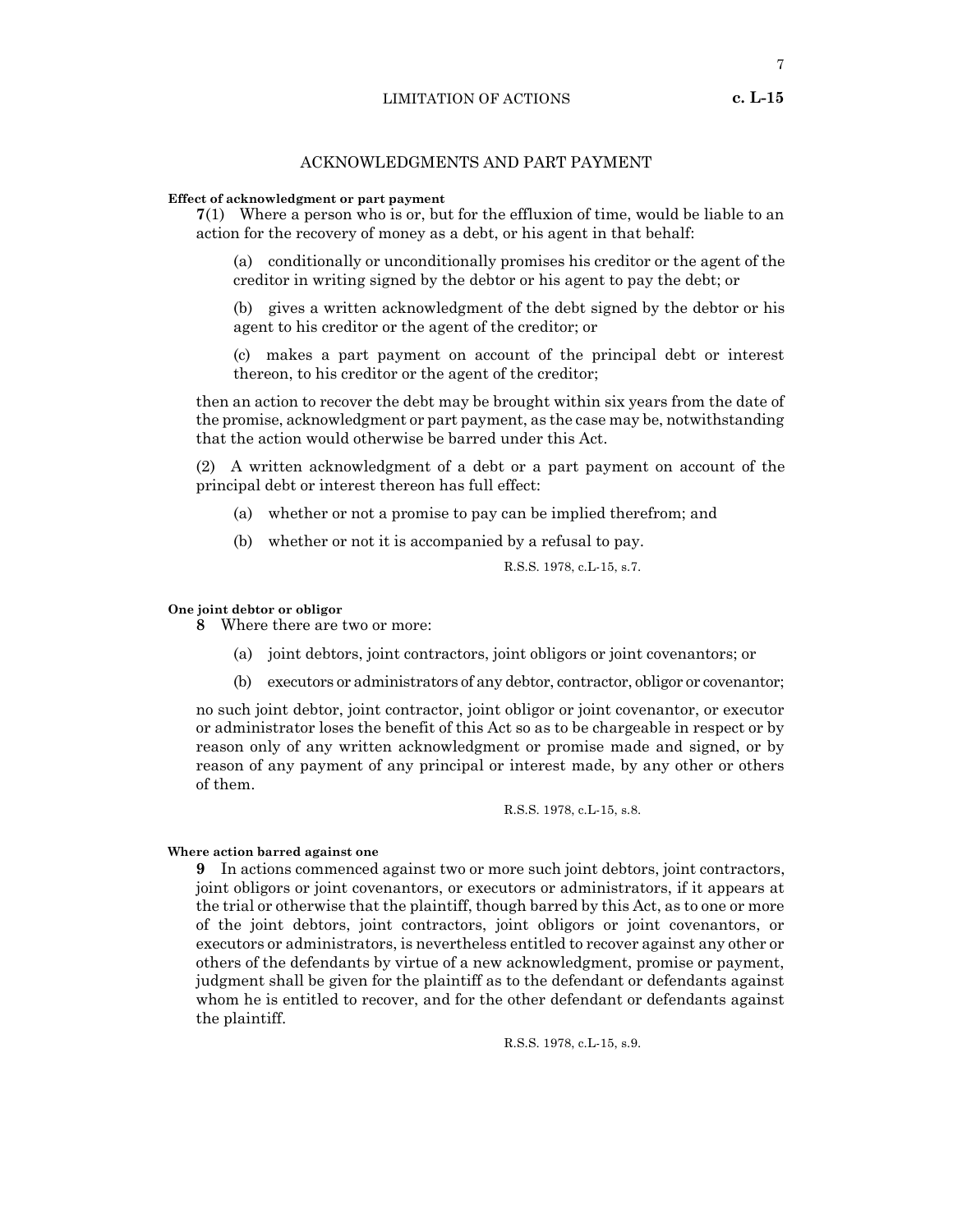#### **Endorsement by payee**

**10** No endorsement or memorandum of a payment written or made upon a promissory note, bill of exchange or other writing, by or on behalf of the person to whom the payment has been made, shall be deemed sufficient proof of the payment, so as to take the case out of the operation of this Act.

R.S.S. 1978, c.L-15, s.10.

#### **Counterclaim**

**11** This Part applies to the case of a claim of the nature hereinbefore mentioned, alleged by way of counterclaim or set-off on the part of a defendant.

R.S.S. 1978, c.L-15, s.11.

# PART II **Charges on Land, Legacies, Etc.**

### **Charges on land, legacies and personality of intestates**

**12**(1) No proceedings shall be taken to recover:

- (a) any rent charge; or
- (b) any sum of money:
	- (i) secured by any mortgage; or
	- (ii) otherwise charged upon or payable out of any land or rent charge; or
- (c) any legacy, whether it is or is not charged upon land; or
- (d) the personal estate or any share of the personal estate of any person dying intestate and possessed by his personal representative;

but within ten years next after a present right to recover the same accrued to some person capable of giving a discharge therefor or a release thereof, unless prior to the expiry of said ten years:

(e) some part of the rent charge, sum of money, legacy or estate or share or some interest thereon has been paid by a person bound or entitled to make a payment thereof or his agent in that behalf to a person entitled to receive the same or his agent; or

(f) some acknowledgment in writing of the right to such rent charge, sum of money, legacy, estate or share, signed by any person so bound or entitled, or his agent in that behalf, has been given to a person entitled to receive the same or his agent;

and in such case no action shall be brought but within ten years after such payment or acknowledgment, or the last of such payments or acknowledgments, if more than one, was made or given.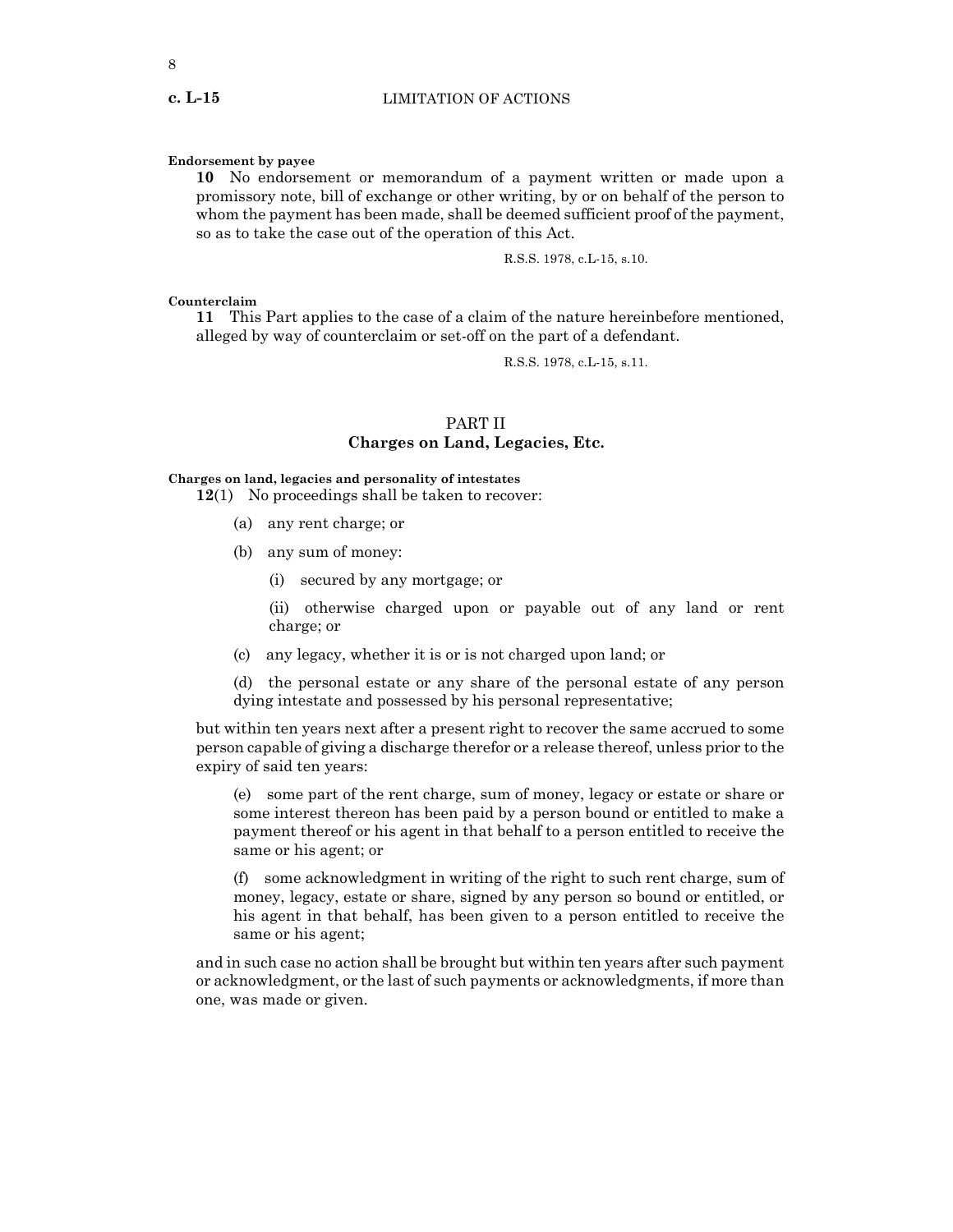LIMITATION OF ACTIONS **c. L-15**

9

(2) In the case of a reversionary interest in land, no right to recover the sum of money charged thereon shall be deemed to accrue until the interest has fallen into possession.

R.S.S. 1978, c.L-15, s.12.

#### **Moneys payable under agreements for sale**

**13** No proceedings shall be taken to recover a sum of money payable under an agreement for the sale of land but within ten years after a present right to recover the same accrued to some person entitled to receive the same, or capable of giving a release thereof, unless prior to the expiry of such ten years:

(a) some part of the sum of money, or some interest thereon, has been paid by a person bound or entitled to make a payment thereof, or his agent in that behalf, to a person entitled to receive the same or his agent; or

(b) some acknowledgment in writing of the right to receive such sum of money signed by the person so bound or entitled, or his agent in that behalf, has been given to a person entitled to receive the same or his agent;

and in such case no action shall be brought but within ten years after the payment or acknowledgment, or the last of the payments or acknowledgments, if more than one, was made or given.

R.S.S. 1978, c.L-15, s.13.

#### **Arrears of rent interest and damages**

**14**(1) No arrears of rent, or of interest in respect of any sum of money to which section 12 or 13 applies and no damages in respect of such arrears shall be recovered by any proceeding, but within six years next after a present right to recover the same accrued to some person capable of giving a discharge therefor or a release thereof unless, prior to the expiry of such six years:

(a) some part of the arrears has been paid by a person bound or entitled to make a payment thereof or his agent in that behalf to a person entitled to receive the same or his agent; or

(b) some acknowledgment in writing of the right to the arrears signed by a person so bound or entitled or his agent in that behalf has been given to a person entitled to receive the arrears or his agent;

and in such case no proceeding shall be taken but within six years after the payment or acknowledgment, or the last of the payments or acknowledgments, if more than one, was made or given.

(2) Subsection (1) does not apply to an action for redemption or similar proceedings brought by a mortgagor or by any person claiming under him.

R.S.S. 1978, c.L-15, s.14.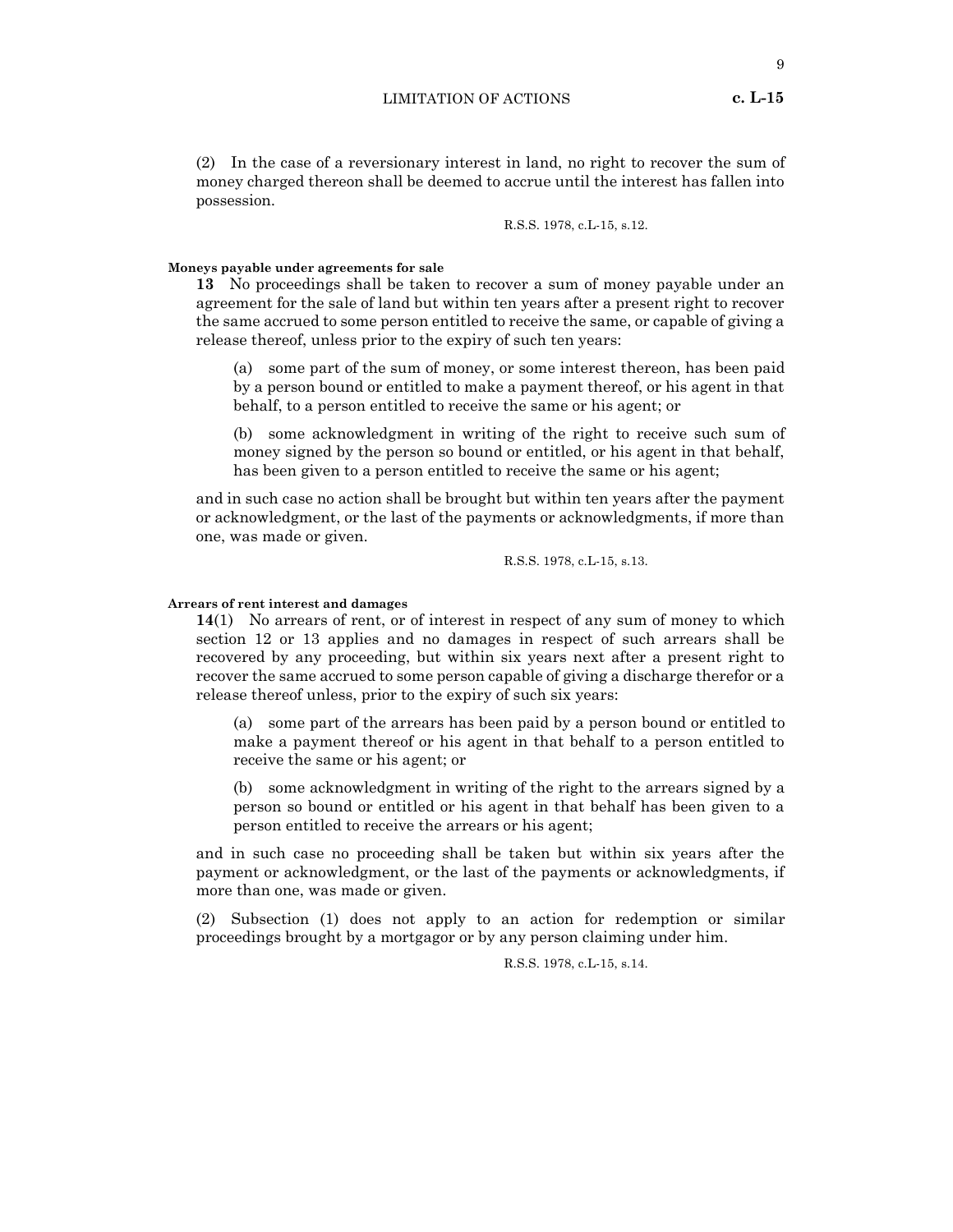#### **Prior mortgage in possession**

**15** Where a prior mortgagee has been in possession of any land within one year next before an action is brought by a person entitled to a subsequent mortgage on the same land, the person entitled to the subsequent mortgage may recover in such action the arrears of interest that have become due during the whole time the prior mortgagee was in such possession or receipt, although that time may have exceeded such term of six years.

R.S.S. 1978, c.L-15, s.15.

#### **Money secured by express trust**

**16**(1) No action shall be brought to recover a sum of money or legacy charged upon or payable out of any land or rent charge, though secured by an express trust, or to recover any arrears of rent or of interest in respect of a sum of money or legacy so charged or payable or so secured, or any damages in respect of such arrears, except within the time within which the same would be recoverable if there were not any such trust.

(2) Subsection (1) does not operate so as to affect a claim of a *cestui que trust* against his trustee for property held on an express trust.

R.S.S. 1978, c.L-15, s.16.

# PART III **Land** RIGHT TO TAKE PROCEEDINGS

#### *Land Titles Act*

**17** This Part is subject to *The Land Titles Act.*

R.S.S. 1978, c.L-15, s.17.

#### **General principle**

**18** No person shall take proceedings to recover any land but within ten years next after the time at which the right to do so first accrued to some person through whom he claims, hereinafter called "predecessor", or if the right did not accrue to a predecessor then within ten years next after the time at which the right first accrued to the person taking the proceedings, hereinafter called "claimant".

R.S.S. 1978, c.L-15, s.18.

#### SPECIAL CASES

#### **Dispossession, etc.**

**19** Where the claimant or a predecessor:

(a) has in respect of the estate or interest claimed been in possession of the land or in receipt of the profits thereof; and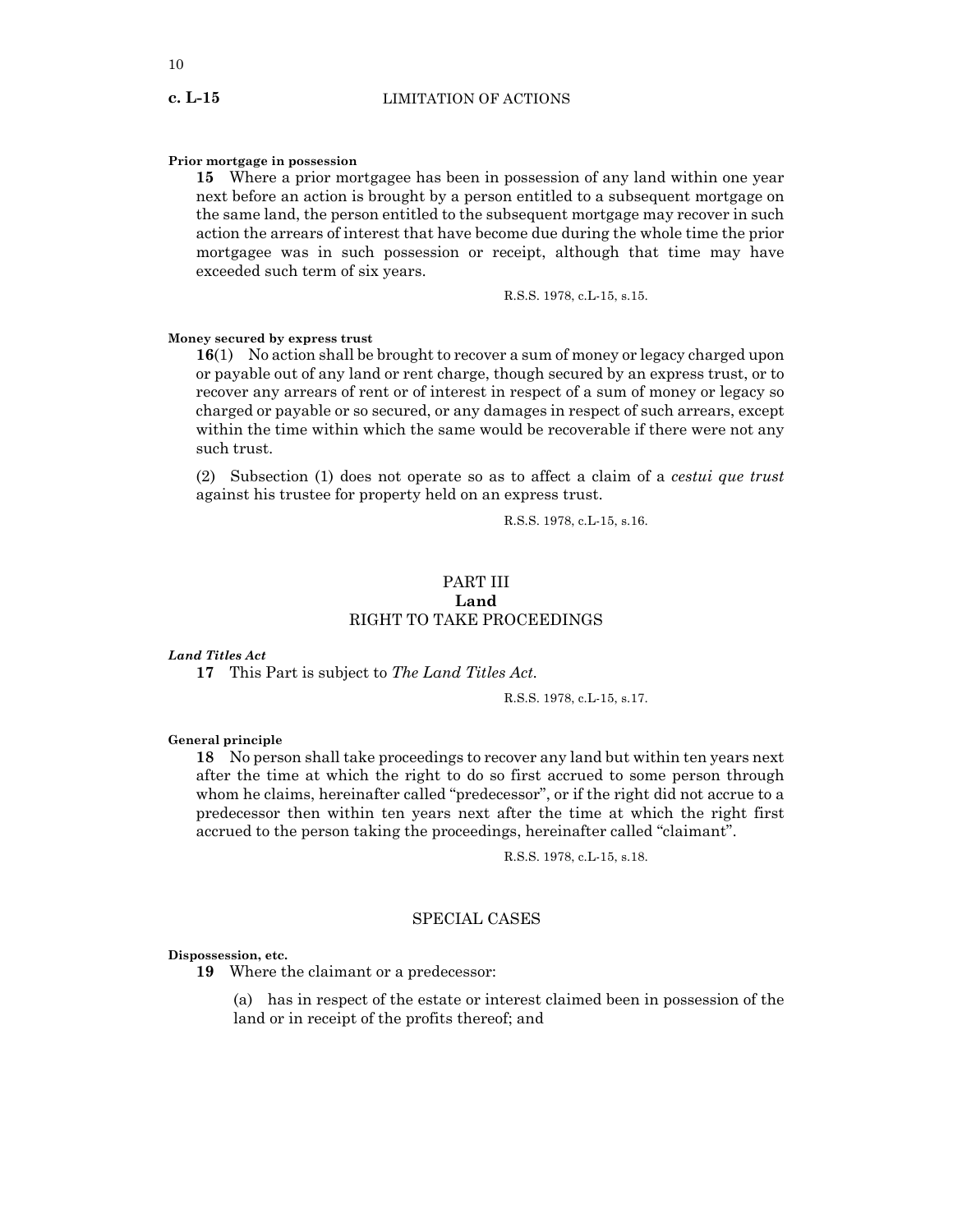- (b) has while entitled thereto:
	- (i) been dispossessed; or
	- (ii) discontinued such possession or receipt;

the right to take proceedings to recover the land shall be deemed to have first accrued at the time of the dispossession or discontinuance of possession or at the last time at which any such profits were so received.

R.S.S. 1978, c.L-15, s.19.

#### **Succession on death**

**20** Where the claimant claims the estate or interest of a deceased predecessor who was:

(a) in possession of the land or in receipt of the profits thereof in respect of the same estate or interest at the time of his death; and

(b) the last person entitled to the estate or interest who was in such possession or receipt;

the right to take proceedings to recover the land shall be deemed to have first accrued at the time of the death of the predecessor.

R.S.S. 1978, c.L-15, s.20.

#### **Alienation**

**21** Where the claimant claims in respect of an estate or interest in possession, granted, appointed or otherwise assured to him or a predecessor by a person being in respect of the same estate or interest in the possession of the land or in receipt of the profits thereof and no person entitled under the assurance has been in possession or receipt, the right to take proceedings to recover the land shall be deemed to have first accrued at the time at which the claimant or his predecessor became entitled to such possession or receipt by virtue of the assurance.

R.S.S. 1978, c.L-15, s.21.

**Forfeiture**

**22** Where the claimant or the predecessor becomes entitled by reason of forfeiture or breach of condition, the right to take proceedings to recover the land shall be deemed to have first accrued when the forfeiture was incurred or the condition was broken.

R.S.S. 1978, c.L-15, s.22.

# FUTURE ESTATES

#### **Owner of particular estate in possession**

**23** Where:

- (a) the estate or interest claimed has been:
	- (i) an estate or interest in reversion or remainder; or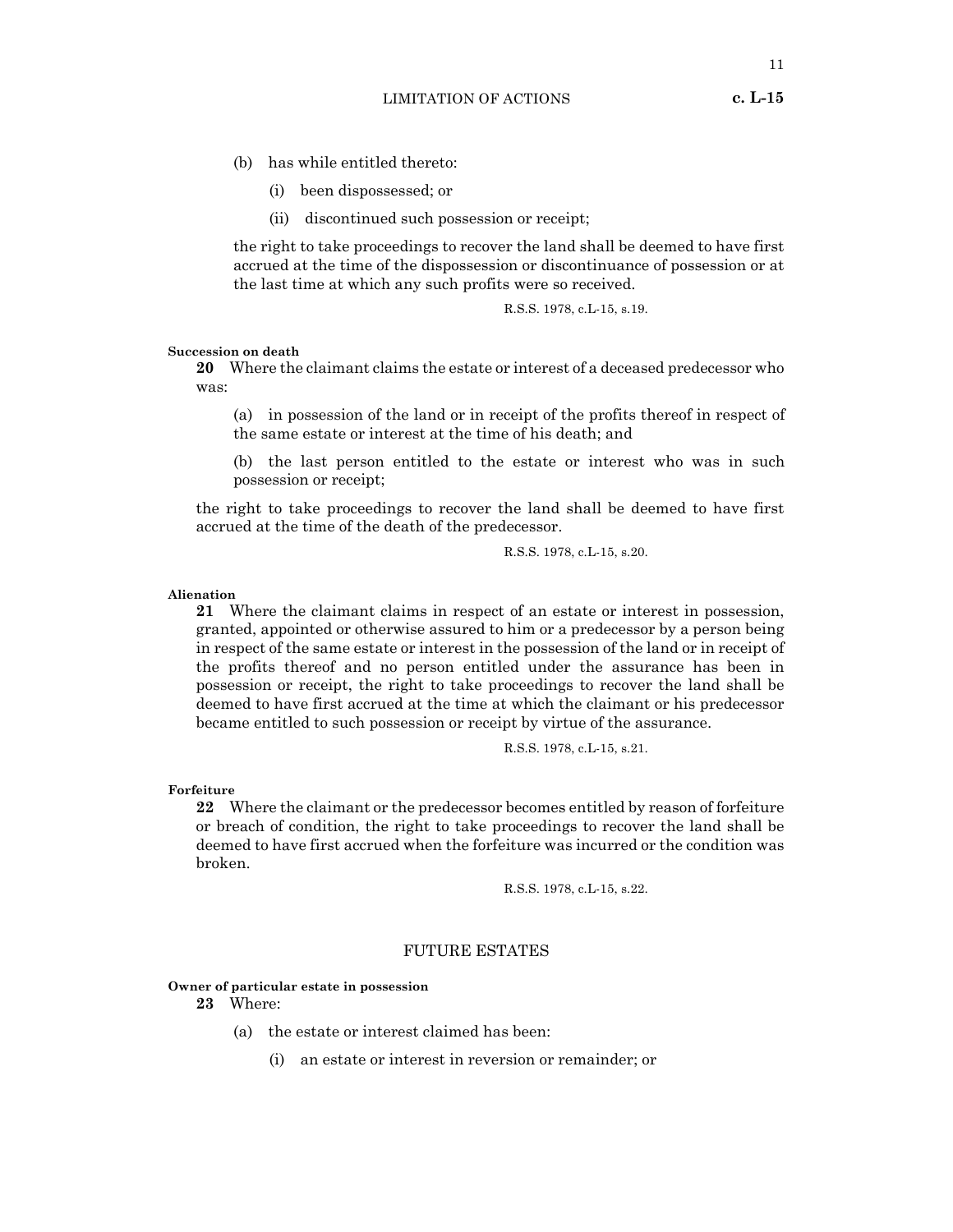#### **c. L-15** LIMITATION OF ACTIONS

- (ii) some other future estate or interest, including therein an executory devise; and
- (b) no person has obtained the possession of the land or is in receipt of the profits thereof in respect of the estate or interest;

the right to take proceedings to recover the land shall be deemed to have first accrued at the time at which the estate or interest became an estate or interest in possession, by the determination of any estate or estates in respect of which the land has been held or the profits thereof have been received notwithstanding that the claimant or the predecessor has at any time previously to the creation of the estate or estates that has determined been in the possession of the land or in receipt of the profits thereof.

R.S.S. 1978, c.L-15, s.23.

# **Owner of particular estate out of possession**

**24** If the person last entitled to any particular estate on which any future estate or interest was expectant was not in possession of the land or in receipt of the profits thereof at the time when his interest determined, no proceedings to recover the land shall be taken by any person becoming entitled in possession to a future estate or interest but:

(a) within ten years next after the time when the right to take proceedings first accrued to the person whose interest has so determined; or

(b) within five years next after the time when the estate of the person becoming entitled in possession has become vested in possession;

whichever of these two periods is the longer.

R.S.S. 1978, c.L-15, s.24.

**Settlement while statute is running**

**25** If the right to take proceedings to recover the land has been barred, no proceedings shall be taken by a person afterwards claiming to be entitled to the same land in respect of a subsequent estate or interest under a will or assurance executed or taking effect after the time when a right to take proceedings first accrued to the owner of the particular estate whose interest has so determined.

R.S.S. 1978, c.L-15, s.25.

#### **Successive estates in same person**

**26** When:

(a) the right of any person to take proceedings to recover any land to which he may have been entitled for an estate or interest in possession entitling him to take proceedings has been barred by the determination of the period that is applicable; and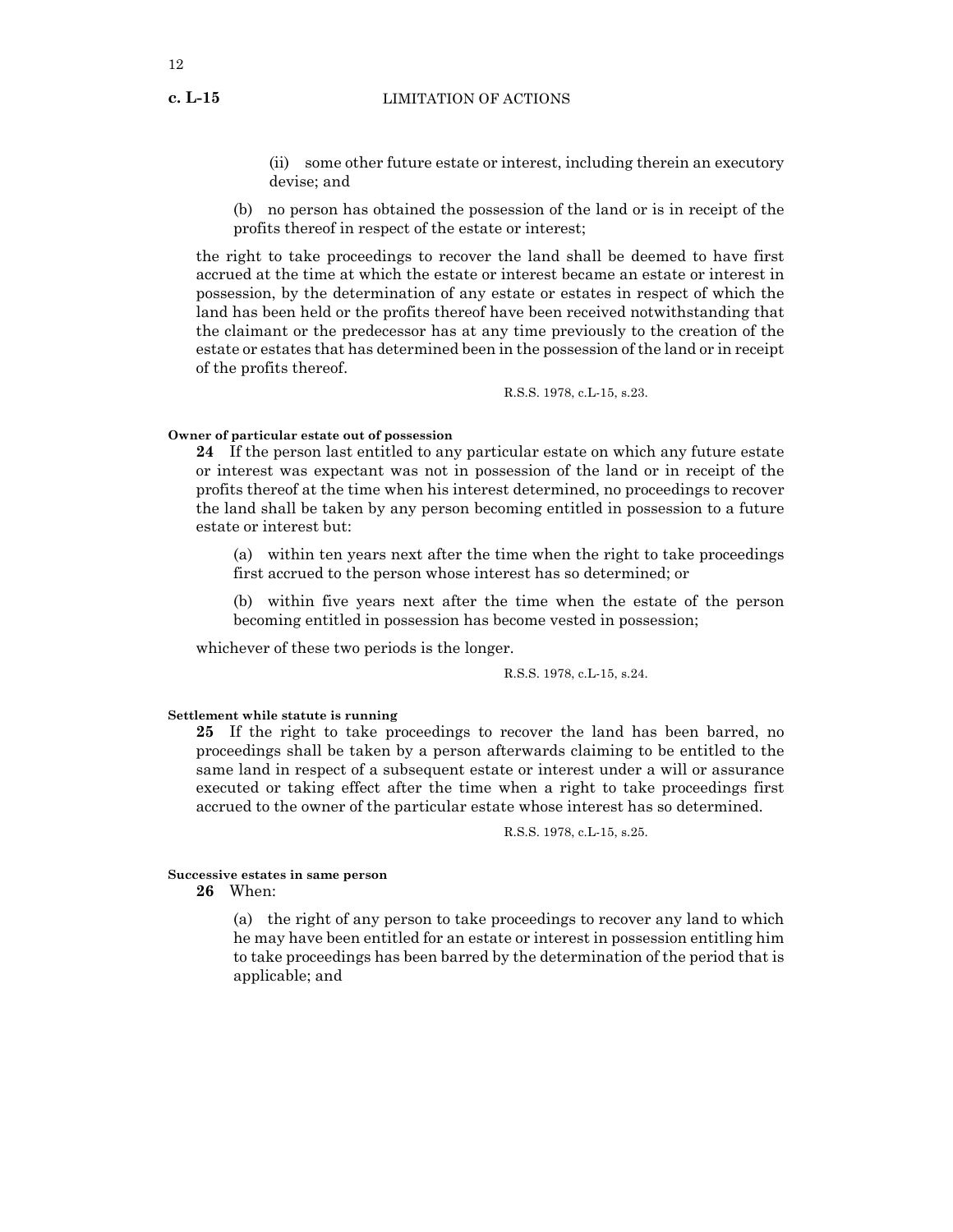(b) that person has at any time during the said period been entitled to any other estate, interest, right or possibility in reversion, remainder or otherwise in or to the same land;

no proceedings shall be taken by him or any person claiming through him to recover the land in respect of the other estate, interest, right or possibility, unless in the meantime the land has been recovered by some person entitled to an estate, interest or right that has been limited or taken effect after or in defeasance of the estate or interest in possession.

R.S.S. 1978, c.L-15, s.26.

# **Forfeiture**

**27** When:

(a) the right to take proceedings to recover any land first accrued to a claimant or a predecessor by reason of any forfeiture or breach of condition, in respect of an estate or interest in reversion or remainder; and

(b) the land has not been recovered by virtue of such right;

the right to take proceedings shall be deemed to have first accrued at the time when the estate or interest became an estate or interest in possession.

R.S.S. 1978, c.L-15, s.27.

### LANDLORD AND TENANT

#### **Wrongful receipt of rent**

**28** Where:

(a) a person is in possession of any land, or in receipt of the profits thereof by virtue of a lease in writing, by which a rent amounting to the yearly sum or value of four dollars or upwards is reserved; and

(b) the rent reserved by the lease has been received by some person wrongfully claiming to be entitled to the land in reversion immediately expectant on the determination of the lease; and

(c) no payment in respect of the rent reserved by the lease has afterwards been made to the person rightfully entitled thereto;

the right of the claimant or his predecessor to take proceedings to recover the land after the determination of the lease shall be deemed to have first accrued at the time at which the rent reserved by the lease was first so received by the person wrongfully so claiming, and no such right shall be deemed to have first accrued upon the determination of the lease to the person rightfully entitled.

R.S.S. 1978, c.L-15, s.28.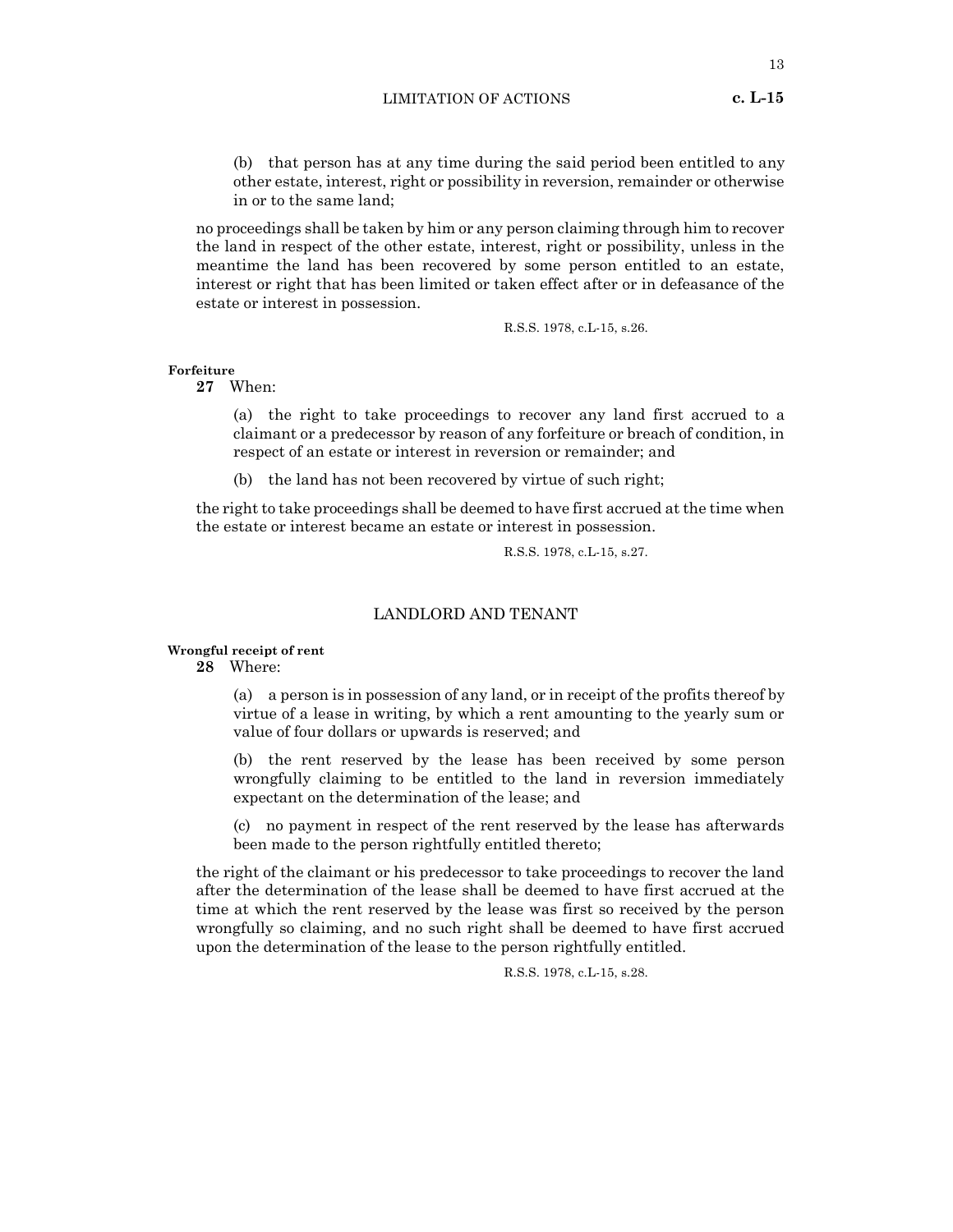#### **Tenancy from year to year**

**29** Where a person is in possession of land or in receipt of the profits thereof as tenant from year to year, or other period, without a lease in writing, the right of the claimant or his predecessor to take proceedings to recover the land shall be deemed to have first accrued:

(a) at the determination of the first of such years or other periods; or

(b) at the last time, prior to his right to take proceedings being barred under any other provisions of this Act, when any rent payable in respect of the tenancy was received by the claimant or his predecessor or the agent of either;

whichever happens last.

R.S.S. 1978, c.L-15, s.29.

#### **Tenancy at will**

**30**(1) Where a person is in possession of any land or in receipt of the profits thereof as tenant at will, the right of the claimant or his predecessor to take proceedings to recover the land shall be deemed to have first accrued either:

- (a) at the determination of the tenancy; or
- (b) at the expiration of one year next after its commencement;

at which time, if the tenant was then in possession, the tenancy shall be deemed to have been determined.

(2) No mortgagor or *cestui que trust* under an express trust shall be deemed to be a tenant at will to his mortgagee or trustee within the meaning of this section.

R.S.S. 1978, c.L-15, s.30.

#### **Concealed fraud**

**31**(1) In every case of concealed fraud by:

- (a) the person setting up this Part as a defence; or
- (b) some other person through whom the first mentioned person claims;

the right of a person to bring an action for the recovery of land of which he or a person through whom he claims may have been deprived by the fraud, shall be deemed to have first accrued at and not before the time at which the fraud was or with reasonable diligence might have been first known or discovered.

(2) Nothing in subsection (1) enables an owner of land to bring an action for the recovery of the land, or for setting aside a conveyance thereof, on acount of fraud against a purchaser in good faith for valuable consideration, who:

(a) has not assisted in the commission of the fraud; and

(b) at the time he made the purchase, did not know, and had no reason to believe, that any such fraud had been committed.

R.S.S. 1978, c.L-15, s.31.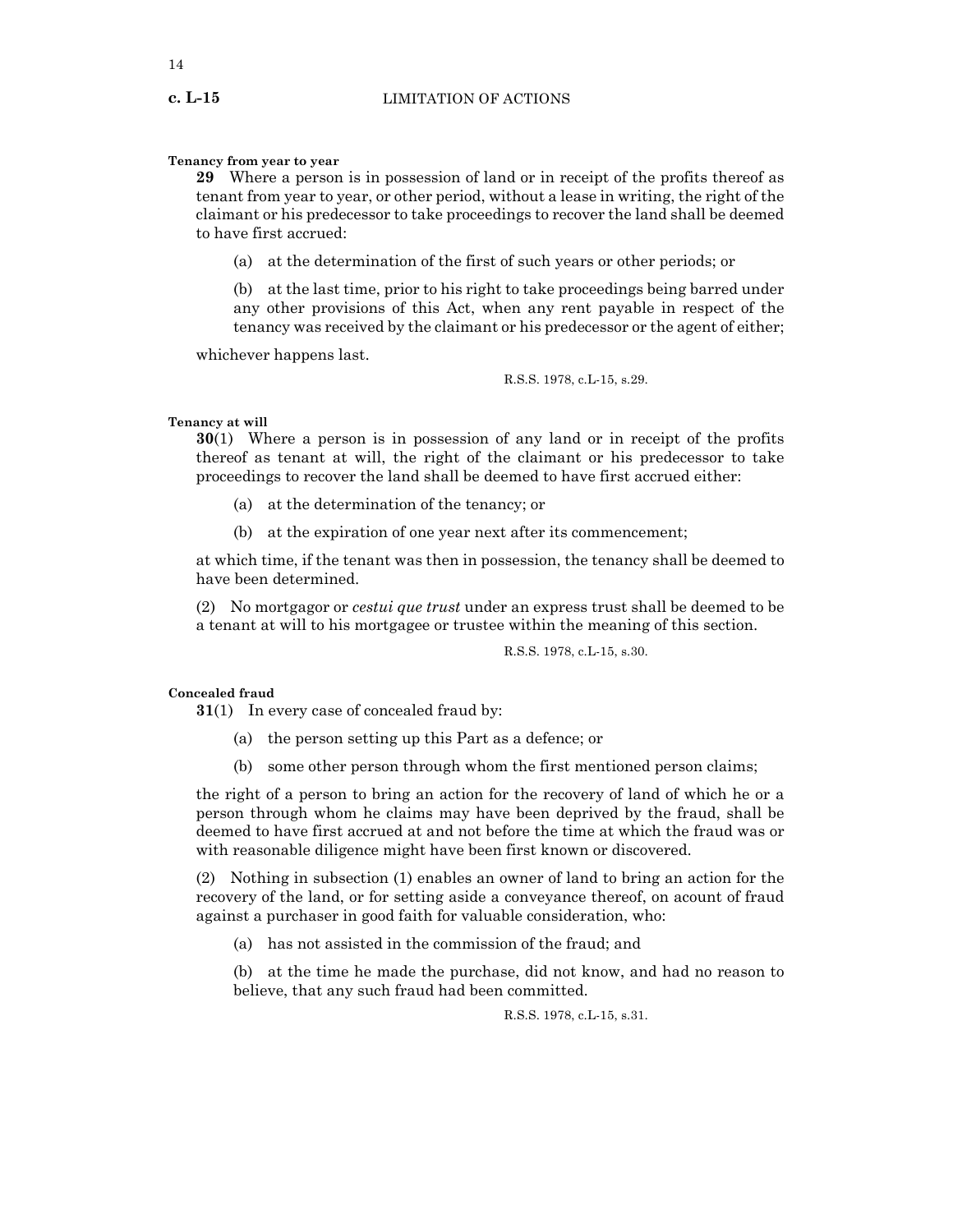#### **Acknowledgments of title**

**32** When an acknowledgment in writing of the title of a person entitled to any land signed by the person in possession of the land or in receipt of the profits thereof or his agent in that behalf has been given to him or his agent prior to his right to take proceedings to recover the land having been barred under this Act, then:

(a) the possession or receipt of or by the person by whom the acknowledgment was given shall be deemed, according to the meaning of this Act, to have been the possession or receipt of or by the person to whom or to whose agent the acknowledgment was given at the time of giving the same; and

(b) the right of the last mentioned person, or of any person claiming through him, to take proceedings shall be deemed to have first accrued at and not before the time at which the acknowledgment, or the last of the acknowledgments, if more than one, was given.

R.S.S. 1978, c.L-15, s.32.

# PART IV **Mortages of Real and Personal Property** REDEMPTION

#### **Where mortgagee in possession**

**33**(1) When a mortgagee or a person claiming through a mortgagee:

- (a) has obtained the possession of any property real or personal comprised in a mortgage; or
- (b) is in receipt of the profits of any land therein comprised;

the mortgagor or any person claiming through him shall not bring an action to redeem the mortgage but within ten years next after the time at which the mortgagee or a person claiming through the mortgagee obtained such possession or first received any such profits unless prior to the expiry of such ten years an acknowledgment in writing of the title of the mortgagor or of his right to redeem is given to the mortgagor or some person claiming his estate or interest or to the agent of the mortgagor or of such person signed by the mortgagee or the person claiming through him or the agent in that behalf of either of them; and in that case, the action shall not be brought but within ten years next after the time at which the acknowledgment or the last of the acknowledgments, if more than one, was given.

(2) Where there is more than one mortgagor or more than one person claiming through the mortgagor or mortgagors, the acknowledgment, if given to any of the mortgagors or persons or his or their agent, is as effectual as if it had been given to all the mortgagors or persons.

(3) Where there is more than one mortgagee or more than one person claiming the estate or interest of the mortgagee or mortgagees, an acknowledgment signed by one or more of the mortgagees or persons or his or their agent in that behalf is effectual only as against: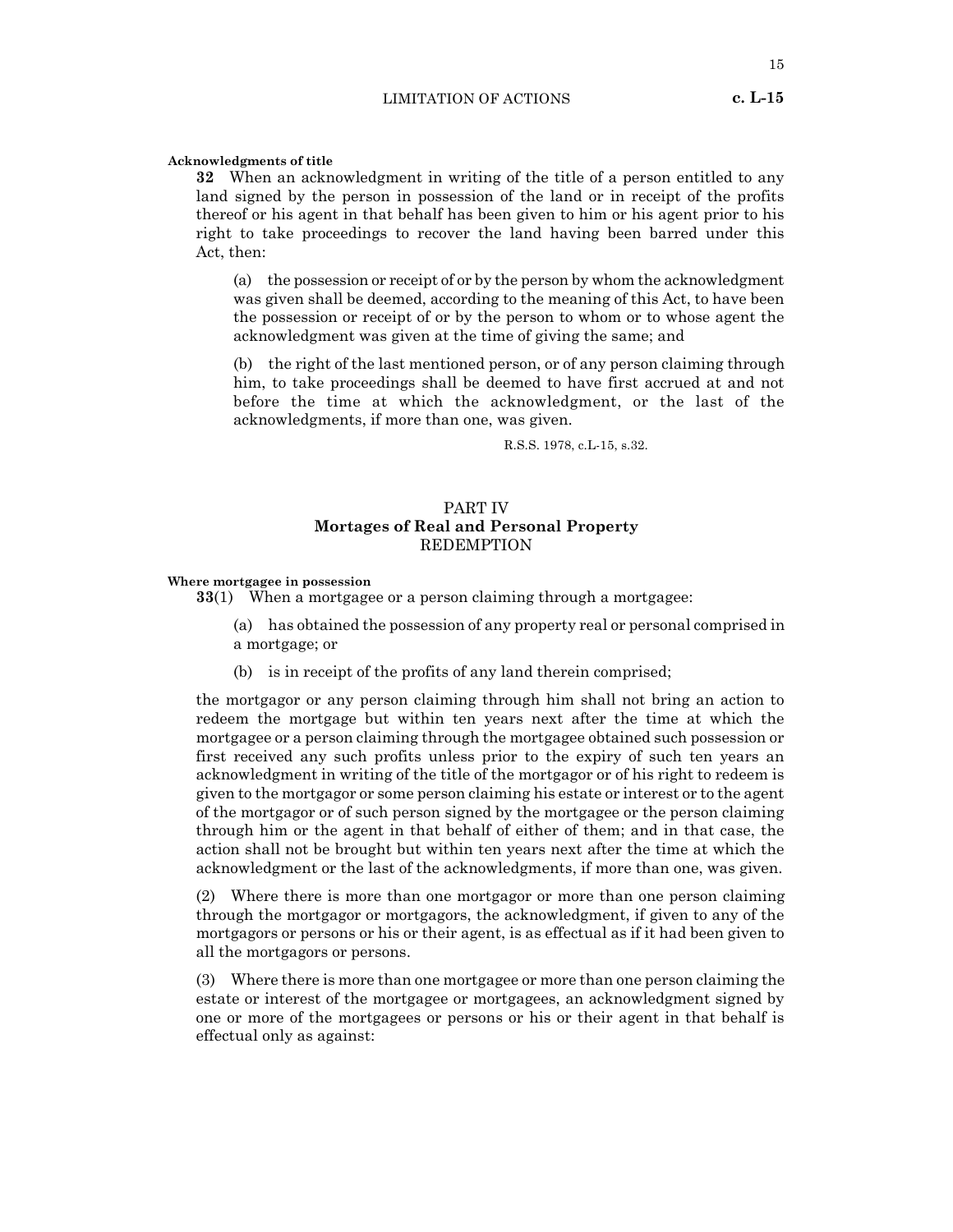(a) the party or parties so signing;

(b) the person or persons claiming any part of the mortgage money or property by, through or under him or them; and

(c) any person or persons entitled to any estate or estates, interest or interests, to take effect after or in defeasance of his or their estate or estates, interest or interests;

and does not operate to give to the mortgagor or mortgagors a right to redeem the mortgage as against the person or persons entitled to any undivided or divided part of the money or property.

(4) Where such of the mortgagees or persons as have given the acknowledgment are:

(a) entitled to a divided part of the property comprised in the mortgage or some estate or interest therein; and

(b) not entitled to any ascertained part of the mortgage money;

the mortgagor or mortgagors are entitled to redeem the same divided part of the property on payment with interest of the part of the mortgage money that bears the same proportion to the whole of the mortgage money as the value of the divided part of the property bears to the value of the whole of the property comprised in the mortgage.

R.S.S. 1978, c.L-15, s.33.

# FORECLOSURE OR SALE

#### **When proceedings may be taken**

**34** No mortgagee or person claiming through a mortgagee shall take proceedings for foreclosure or sale under a mortgage of real or personal property or to recover the property mortgaged but:

(a) within ten years next after the right to take the proceedings first accrued to the mortgagee; or

(b) if the right did not accrue to the mortgagee, then within ten years after the right first accrued to a person claiming through the mortgagee.

R.S.S. 1978, c.L-15, s.34.

**Payment or acknowledgment by mortgagor**

16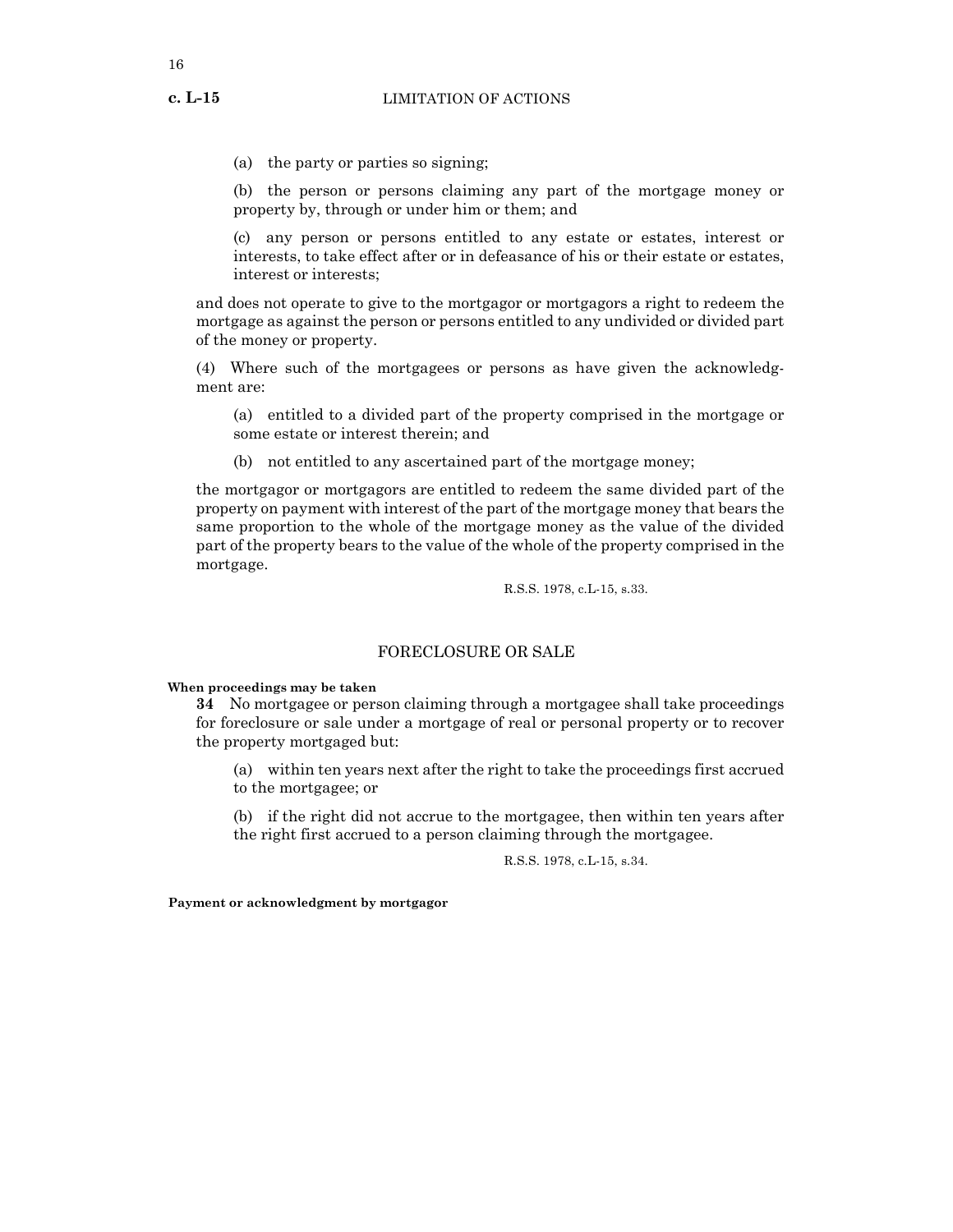**35** When any person bound or entitled to make payment of the principal money or interest secured by a mortgage of property real or personal or his agent in that behalf, at any time prior to the expiry of ten years from the accrual of the right to take proceedings for foreclosure or sale or to take proceedings to recover the property, pays any part of the money or interest to a person entitled to receive the same, or his agent, the right to take proceedings shall be deemed to have first accrued:

(a) at and not before the time at which the payment or the last of the payments, if more than one, was made; or

(b) if an acknowledgment of the nature described in section 32 was given at any time prior to the expiry of ten years from the accrual of the right to take proceedings, then at the time at which the acknowledgment or the last of the acknowledgments, if more than one, was given.

R.S.S. 1978, c.L-15, s.35.

#### PART V **Agreement for the Sale of Land**

#### **Actions by purchasers of land**

**36**(1) No purchaser of land and no person claiming through him shall bring an action in respect of the agreement for the sale thereof, but:

(a) within ten years after the right to bring the action first accrued to the purchaser; or

(b) if the right did not accrue to the purchaser, then within ten years after the right first accrued to a person claiming through the purchaser.

(2) When, at any time prior to the expiry of ten years from the accrual of the right to bring an action in respect of an agreement for the sale of land:

(a) a person bound or entitled to make payment of the purchase money, or his agent in that behalf, pays a part of the money payable under the agreement of sale to a person entitled to receive the same, or his agent; or

(b) an acknowledgment in writing of the right of the purchaser or person claiming through him to the land, or to make such payment, was given to the purchaser or person claiming through him or to the agent of such purchaser or person, signed by the vendor or the person claiming through him or the agent in that behalf of either of them;

then the right to take proceedings shall be deemed to have first accrued at and not before the time at which the payment or the last of the payments, if more than one, was made, or the time at which the acknowledgment or the last of the acknowledgments, if more than one, was given.

R.S.S. 1978, c.L-15, s.36.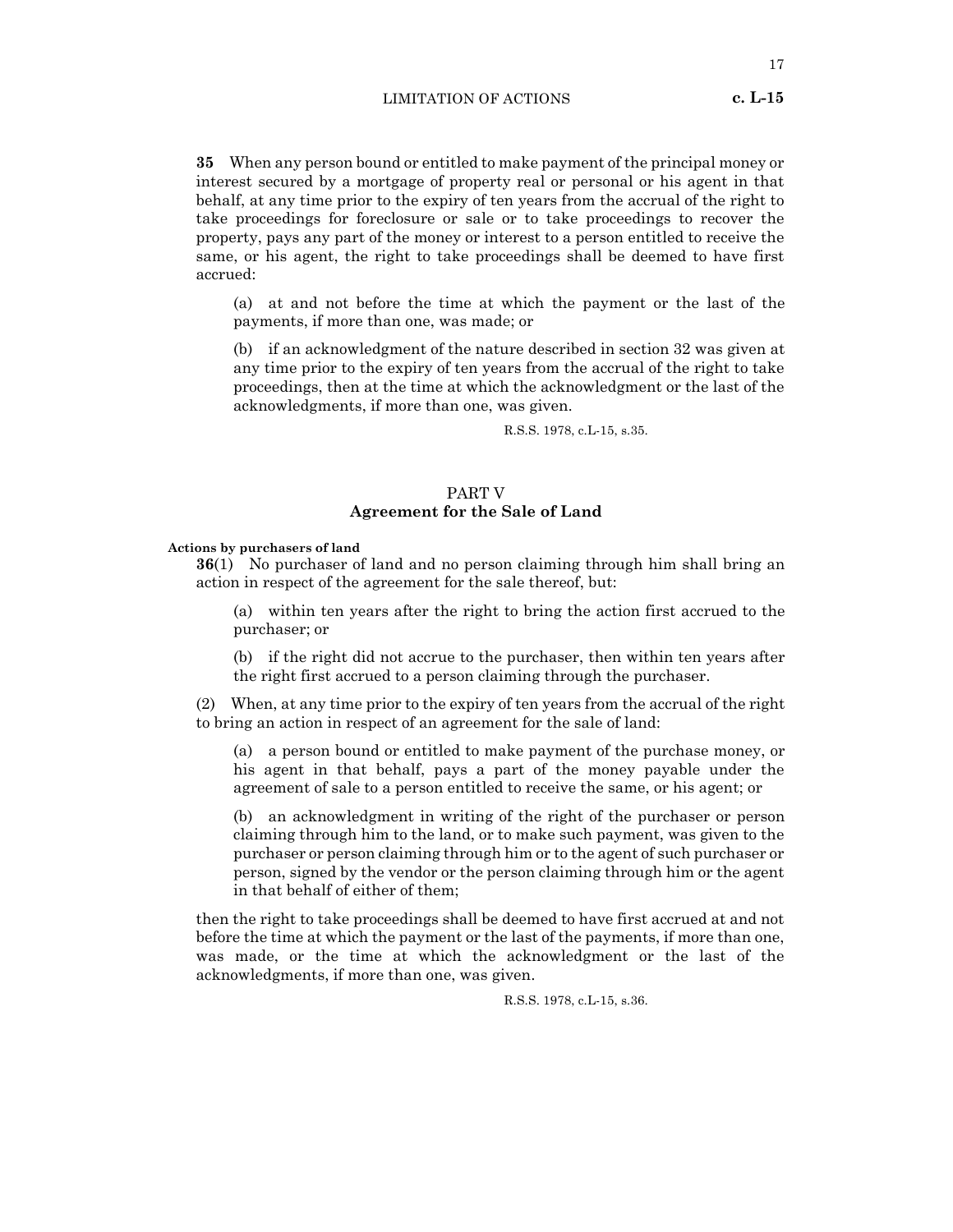#### **Proceedings by vendors of land**

**37** No vendor of land or person claiming through him shall take any proceedings:

(a) for cancellation, determination or rescission of the agreement for the sale of the land;

- (b) for foreclosure or sale thereunder; or
- (c) to recover the land;

but within ten years after the right to take the proceedings first accrued to the vendor, or if the right did not accrue to the vendor, then within ten years after the right first accrued to a person claiming through the vendor.

R.S.S. 1978, c.L-15, s.37.

#### **Payments or acknowledgments by purchasers**

**38** When at any time prior to the expiry of ten years from the accrual of the right to take proceedings mentioned in section 37:

(a) a person bound or entitled to make payment of the purchase money or his agent in that behalf, pays a part of the money payable under the agreement of sale to a person entitled to receive the same, or his agent; or

(b) an acknowledgment in writing of the right of the vendor or person claiming through him to the land, or to receive the payment, was given to the vendor or person claiming through him or to the agent of such vendor or person signed by the purchaser or the person claiming through him or the agent in that behalf of either of them;

then the right to take proceedings shall be deemed to have first accrued at and not before the time at which the payment or the last of the payments, if more than one, was made, or the time at which the acknowledgment, or the last of the acknowledgments, if more than one, was given.

R.S.S. 1978, c.L-15, s.38.

# PART VI **Conditional Sales of Goods**

**Interpretation of Part**

**39** In this Part:

- (a) **"buyer"** means the person who buys or hires goods by a conditional sale;
- (b) **"conditional sale"** means:
	- (i) a contract for the sale of goods under which:
		- (A) possession is or is to be delivered to the buyer; and

(B) the property in the goods is to vest in him at a subsequent time upon payment of the whole or part of the price or the performance of any other condition; or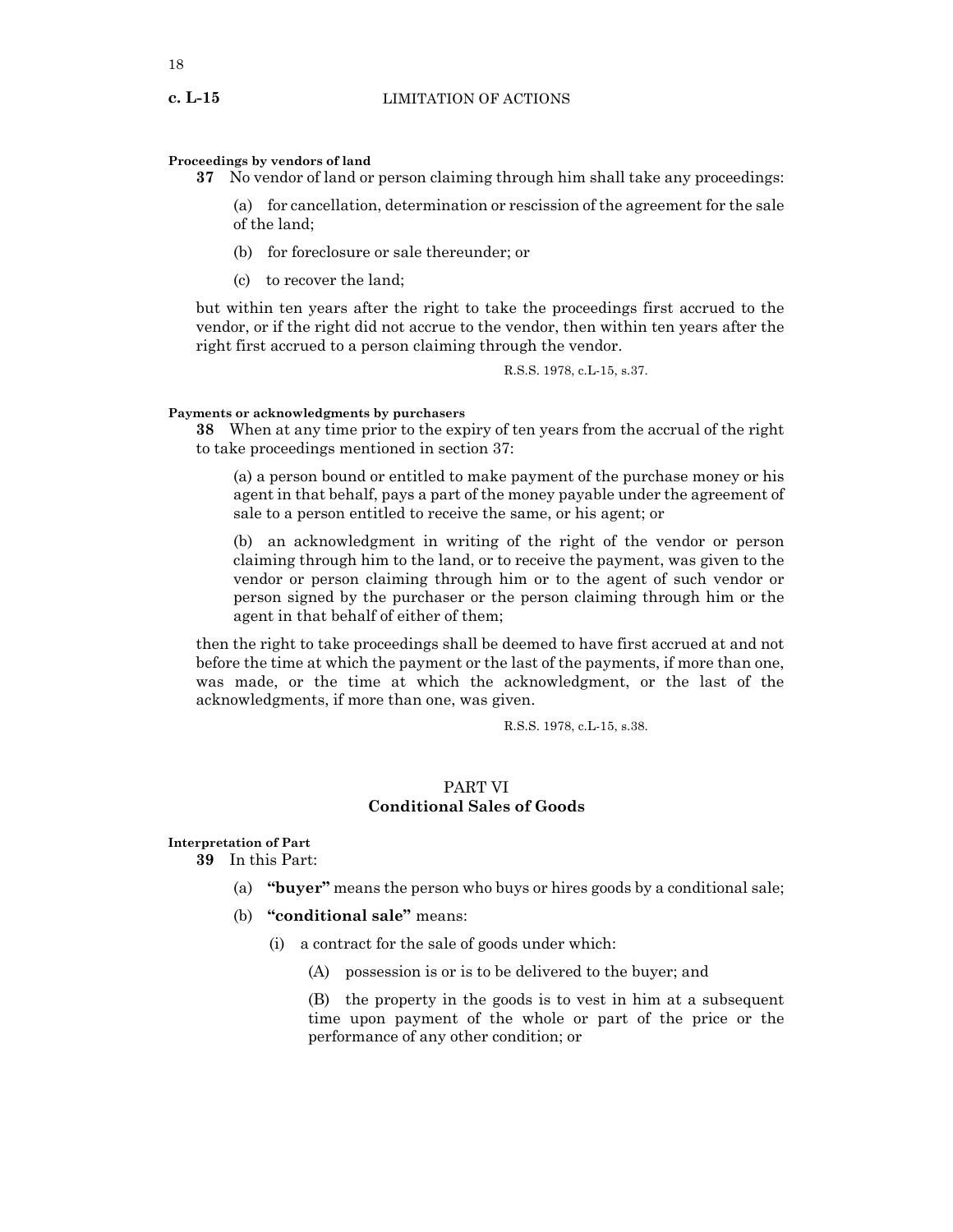(ii) any contract for the hiring of goods by which it is agreed that the hirer shall become, or have the option of becoming, the owner of the goods upon full compliance with the terms of the contract;

(c) **"goods"** means all chattels personal other than things in action or money, and includes emblements, industrial growing crops, and things attached to or forming part of the land that are agreed to be severed before sale, or under the contract of sale;

(d) **"seller"** means the person who sells or lets to hire goods by a conditional sale.

R.S.S. 1978, c.L-15, s.39.

#### **Proceedings by seller of goods**

**40** No seller shall take any proceedings for the sale of or to recover any goods the subject of a conditional sale but:

(a) within ten years after the right to take proceedings first accrued to the seller; or

(b) if the right did not accrue to the seller, then within ten years after the right first accrued to a person claiming through him.

R.S.S. 1978, c.L-15, s.40.

#### **Payments or acknowledgments by purchaser of goods**

**41** When, at any time prior to the expiry of ten years from the accrual of the right to take the proceedings:

(a) a person bound or entitled to make payment of the price, or his agent in that behalf, pays a part of the price or interest to a person entitled to receive the same, or his agent; or

(b) an acknowledgment in writing of the right of the seller or person claiming through him to the goods or to receive the payment was given to the seller or person claiming through him signed by the buyer or the person claiming through him, or the agent in that behalf of either of them;

then the right to take proceedings shall be deemed to have first accrued at and not before the time at which the payment or last of the payments, if more than one, was made, or the time at which the acknowledgment or the last of the acknowledgments, if more than one, was given.

R.S.S. 1978, c.L-15, s.41.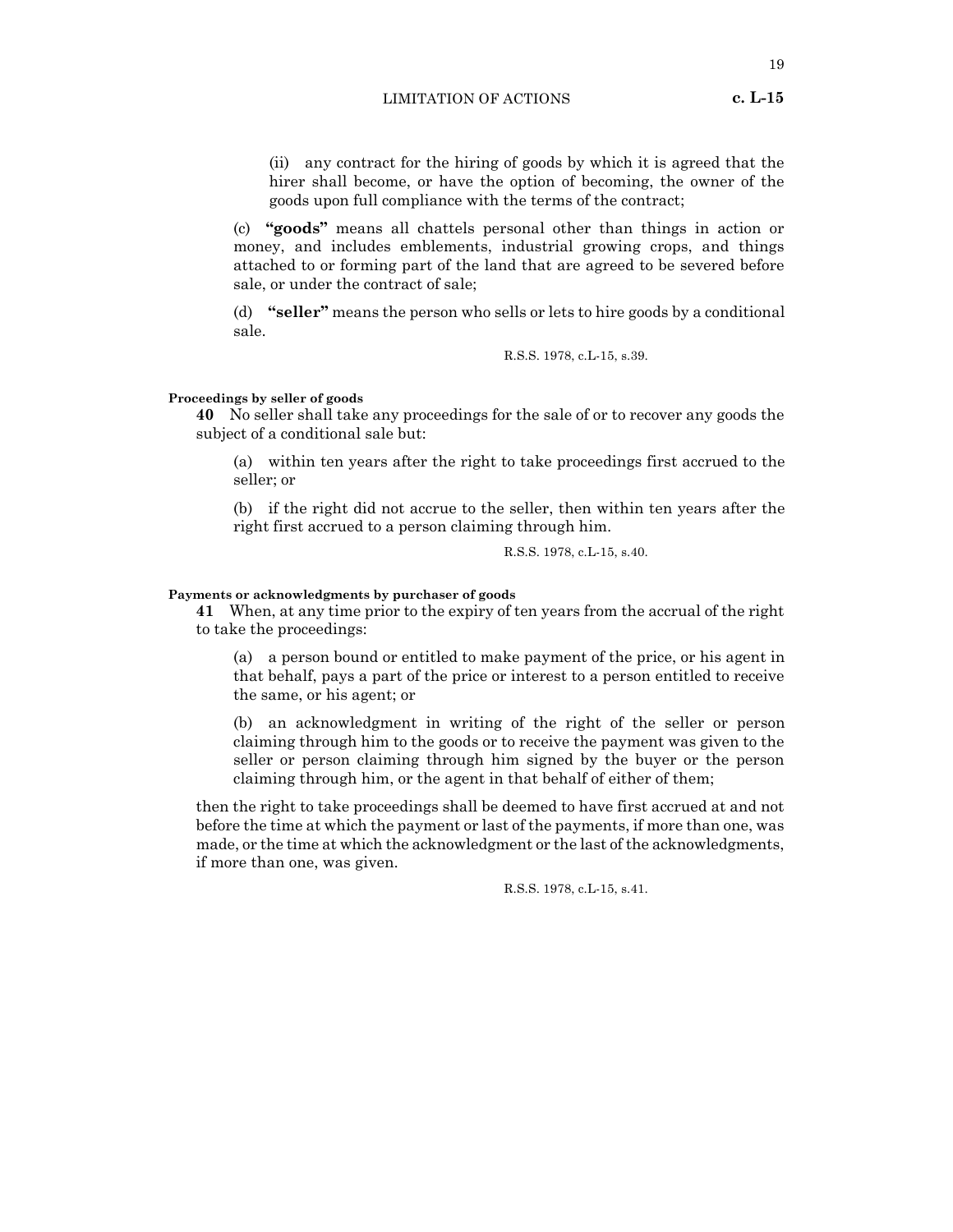# PART VII **Trusts and Trustees**

#### **Claim against trustee**

**42** Subject to the other provisions of this Part, no claim of a *cestui que trust* against his trustee for any property held on an express trust, or in respect of a breach of such trust, shall be held to be barred by this Act.

R.S.S. 1978, c.L-15, s.42.

#### **Rights of trustee defendant**

**43**(1) In this section **"trustee"** includes an executor, an administrator and a trustee whose trust arises by construction or implication of law as well as an express trustee, and also includes a joint trustee.

(2) In an action against a trustee or a person claiming through him except where the claim is founded upon any fraud or fraudulent breach of trust to which the trustee was party or privy, or is to recover trust property or the proceeds thereof still retained by the trustee, or previously received by the trustee and converted to his use:

(a) all rights and privileges conferred by this Act shall be enjoyed in the same manner and to the same extent as they would have been enjoyed in the action if the trustee or person claiming through him had not been a trustee or person claiming through a trustee;

(b) if the action is brought to recover money or other property, and is one to which no limitation provision of this Act applies, the trustee or person claiming through him shall be entitled to the benefit of, and be at liberty to plead, the lapse of time as a bar to the action in the same manner and to the same extent as if the claim had been against him in an action for money had and received; but no limitation provisions of this Act shall begin to run against a beneficiary unless and until the interest of the beneficiary becomes an interest in possession.

(3) No beneficiary, as against whom there would be a good defence by virtue of this section, shall derive any greater or other benefit from a judgment or order obtained by another beneficiary than he could have obtained if he had brought the action and this section had been pleaded.

> R.S.S. 1978, c.L-15, s.43; R.S.S. (Supp.), c.39, s.2.

#### **As against purchaser from express trustee**

**44** Where property is vested in a trustee upon an express trust, the right of the *cestui que trust* or a person claiming through him to bring an action against the trustee or a person claiming through him to recover the property shall be deemed to have first accrued at and not before the time at which it was conveyed to a purchaser for a valuable consideration, and shall then be deemed to have accrued only as against the purchaser and any person claiming through him.

R.S.S. 1978, c.L-15, s.44.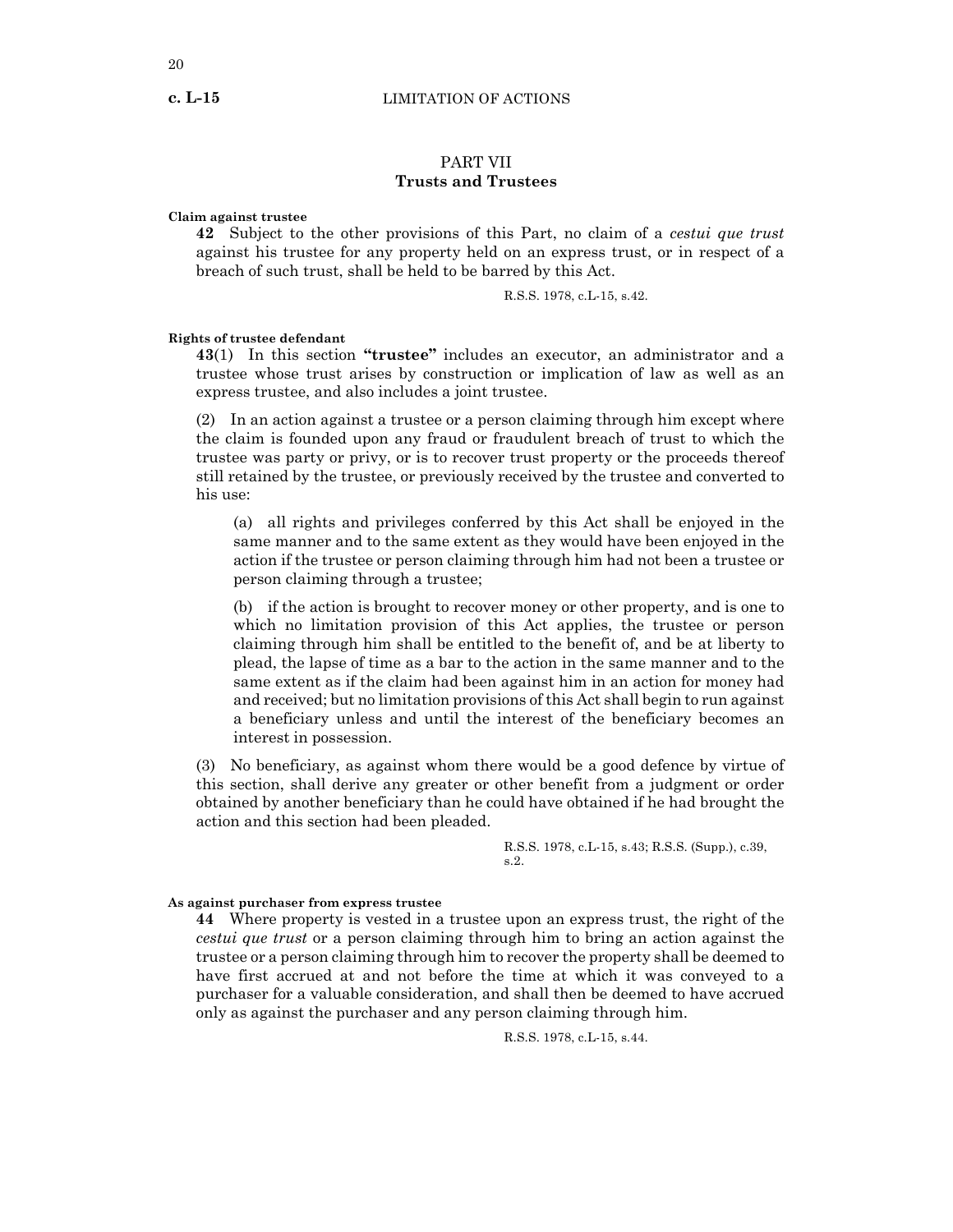# PART VIII **General**

#### **Possession**

**45**(1) No person shall be deemed to have been in possession of land, within the meaning of this Act, merely by reason of having made an entry thereon.

(2) No continual or other claim upon or near any land preserves any right of making an entry or distress or bringing an action.

(3) The receipt of the rent payable by a tenant at will, tenant from year to year or other lessee, shall, as against the lessee or a person claiming under him, but subject to the lease, be deemed to be the receipt of the profits of the land for the purposes of this Act.

R.S.S. 1978, c.L-15, s.45.

# **Expiry of statutory period**

**46** At the determination of the period limited by this Act, to any person for taking proceedings to recover any land, rent charge or money charged on land, the right and title of such person to the land, or rent charge or the recovery of the money out of the land is extinguished.

R.S.S. 1978, c.L-15, s.46.

#### **Title of administrator**

**47** for the purposes of Parts II, III and IV, an administrator claiming the estate or interest of the deceased person of whose property he has been appointed administrator shall be deemed to claim as if there had been no interval of time between the death of the deceased person and the grant of the letters of administration.

R.S.S. 1978, c.L-15, s.47.

#### **48 Repealed.** 1983, c.80, s.13.

#### **Defendant out of the province**

**49** In respect of a cause of action as to which the time for taking proceedings is limited by this Act other than those mentioned in clauses (a) and (b) subsection (1) of section 3, if a person is out of the province at the time a cause of action against him arises within the province, the person entitled to the action may bring the same within two years after the return of the first mentioned person to the province or within the time otherwise limited by this Act for bringing the action.

R.S.S. 1978, c.L-15, s.49.

#### **Joint debtors, etc., within the province**

**50**(1) Where a person has a cause of action against joint debtors, joint contractors, joint obligors or joint covenantors, he is not entitled to any time within which to commence such action against such of them as were within the province at the time the cause of action accrued by reason only that one or more of them were at that time out of the province.